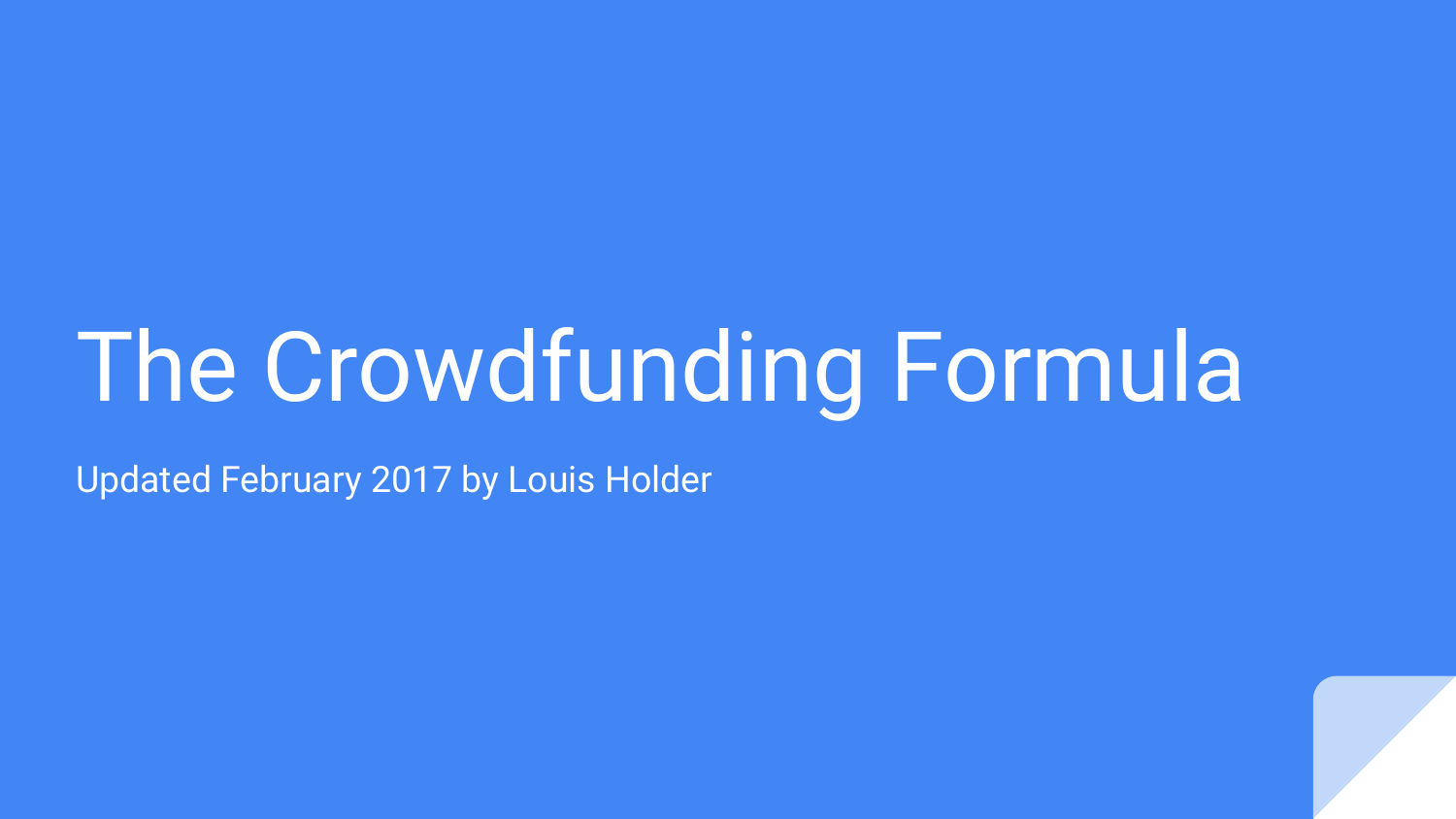## What is Crowdfunding?

Crowdfunding is a way of raising finance by asking a large number of people each for a small amount of money.

Until recently, financing a business, project or venture involved asking a few people for large sums of money. Crowdfunding switches this idea around, using the internet to talk to thousands – if not millions – of potential funders.

Typically, those seeking funds will set up a profile of their project on a website such as those run by our members. They can then use social media, alongside traditional networks of friends, family and work acquaintances, to raise money. There are three different types of crowdfunding:

| $\sim$<br>ĸ<br>н | <u>sky</u><br>.<br>$\sim$ $\sim$ $\sim$ | $- - -$ |
|------------------|-----------------------------------------|---------|
|------------------|-----------------------------------------|---------|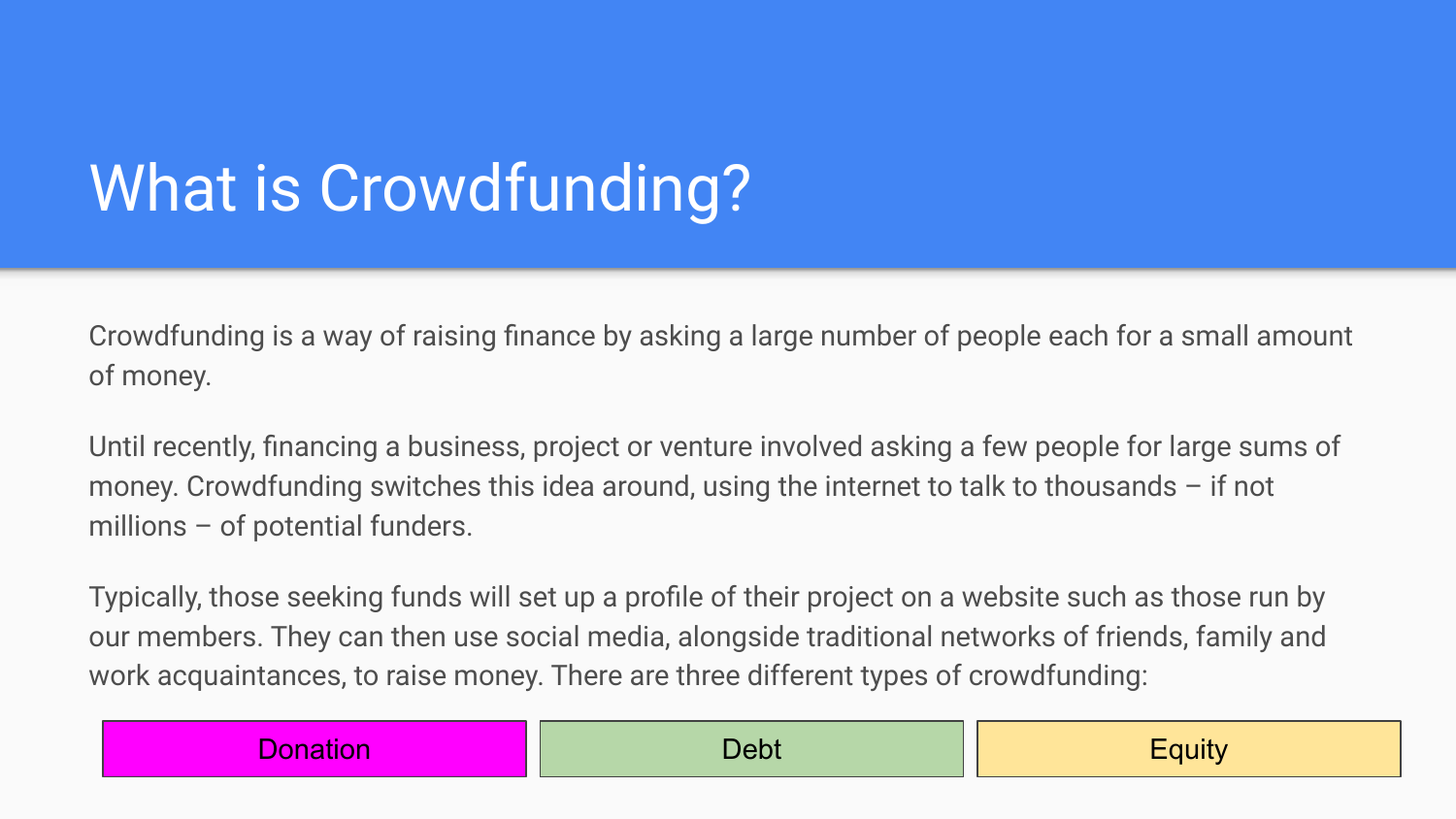## Donation or "Reward" Crowdfunding

People invest simply because they believe in the cause. Rewards can be offered (often called reward crowdfunding), such as acknowledgements on an album cover, tickets to an event, regular news updates, free gifts and so on. Returns are considered intangible. Donors have a social or personal motivation for putting their money in and expect nothing back, except perhaps to feel good about helping the project.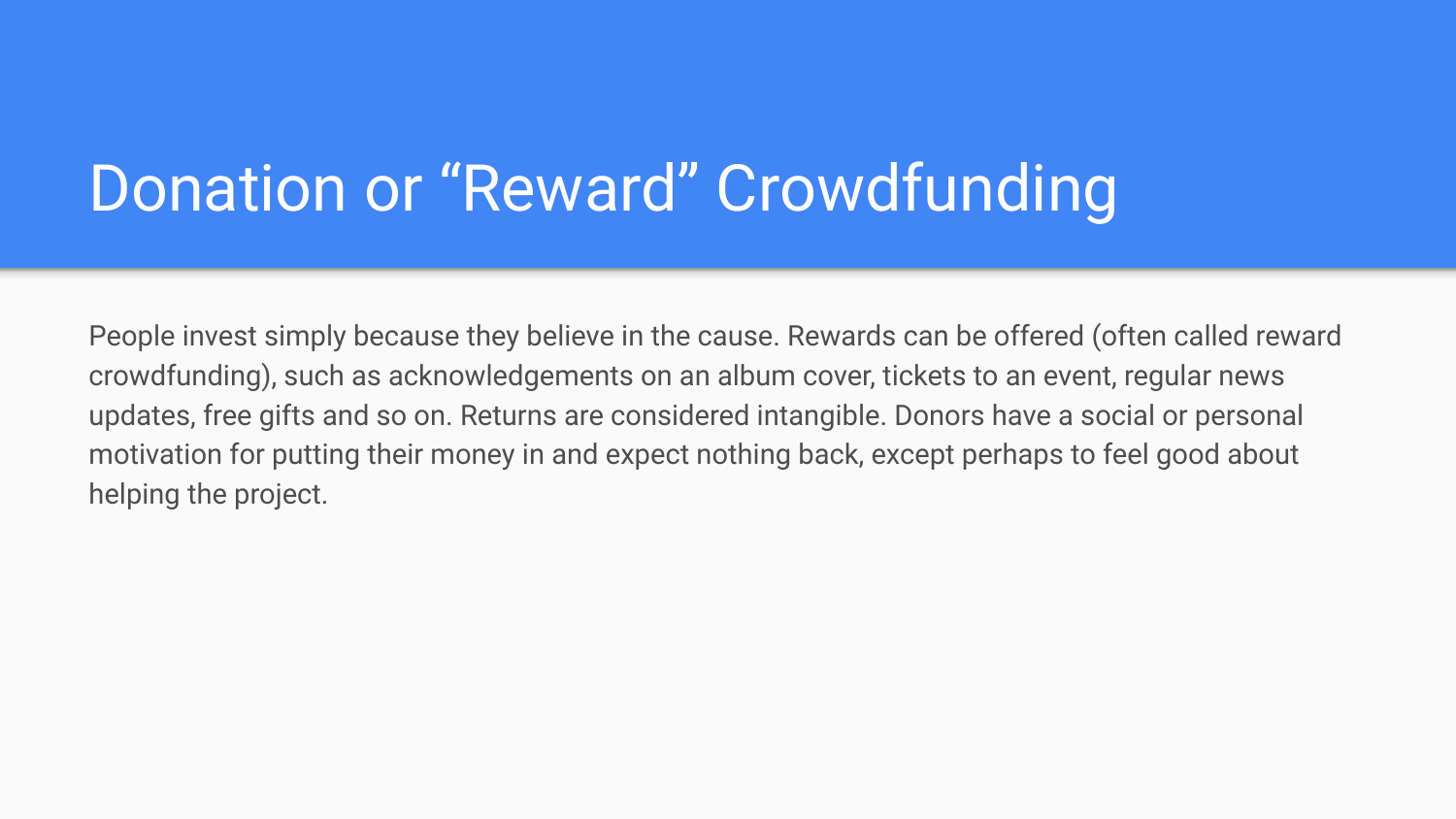## Debt Crowdfunding

Investors receive their money back with interest. Also called peer-to-peer (p2p) lending, it allows for the lending of money while bypassing traditional banks. Returns are financial, but investors also have the benefit of having contributed to the success of an idea they believe in. In the case of microfinance, where very small sums of money are lent to the very poor, most often in developing countries, no interest is paid on the loan and the lender is rewarded by doing social good.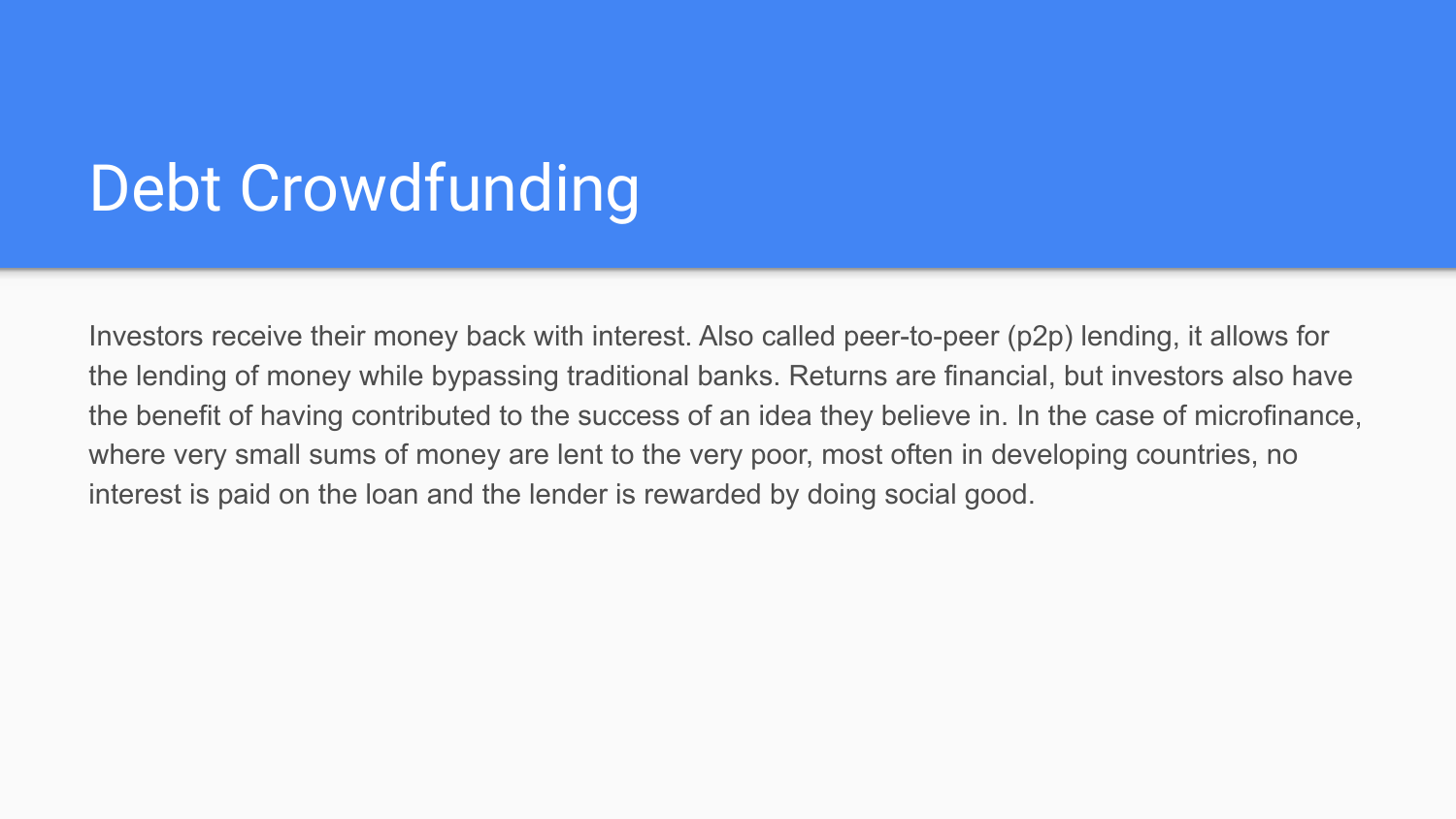## Equity Crowdfunding

People invest in an opportunity in exchange for equity. Money is exchanged for a shares, or a small stake in the business, project or venture. As with other types of shares, apart from community shares, if it is successful the value goes up. If not, the value goes down.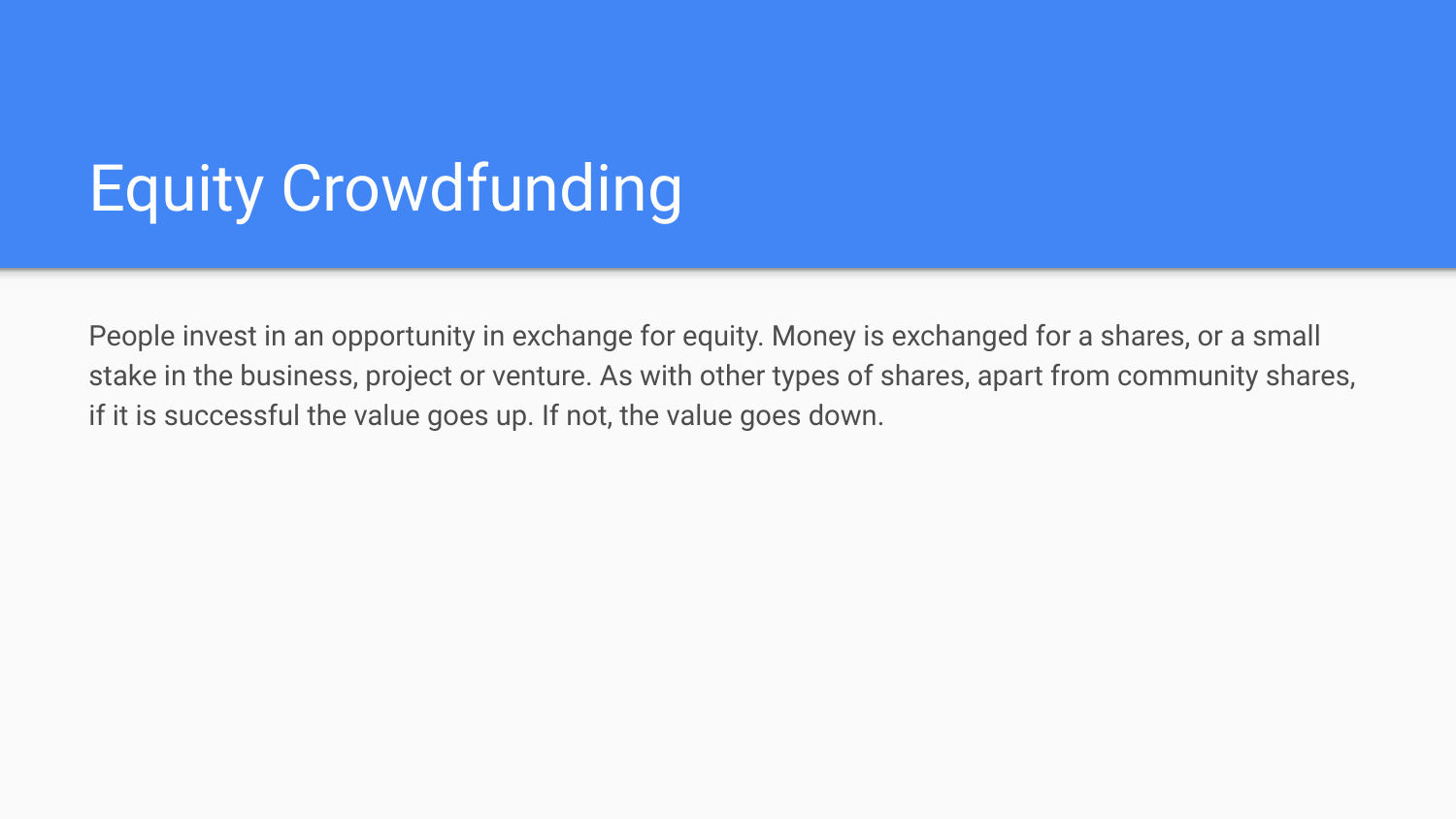## What should you consider?

- The Platforms at a glance, which platform looks more user-friendly and more attractive for the product/cause/event you plan to fund for?
- **Funding Scheme**
- **Media and Outreach**
- **Payment Processing**
- **Video Hosting**
- **Platform Fees** 
	- Payment Processing Fees and other hidden costs (such as platform commission)
- **Remarketing**
- Eligible Countries (all main platforms are available in the UK)
- Number of Campaign Days
- **Unique Monthly Visits**
- Project registration
- Pledges
- **Backer Information**
- **Customer Support**
- **Other Options** 
	- Innovation strategies per platform
	- 'Live' / 'On-Demand' button where backers can fund a project indefinitely (i.e no expiry date! :-)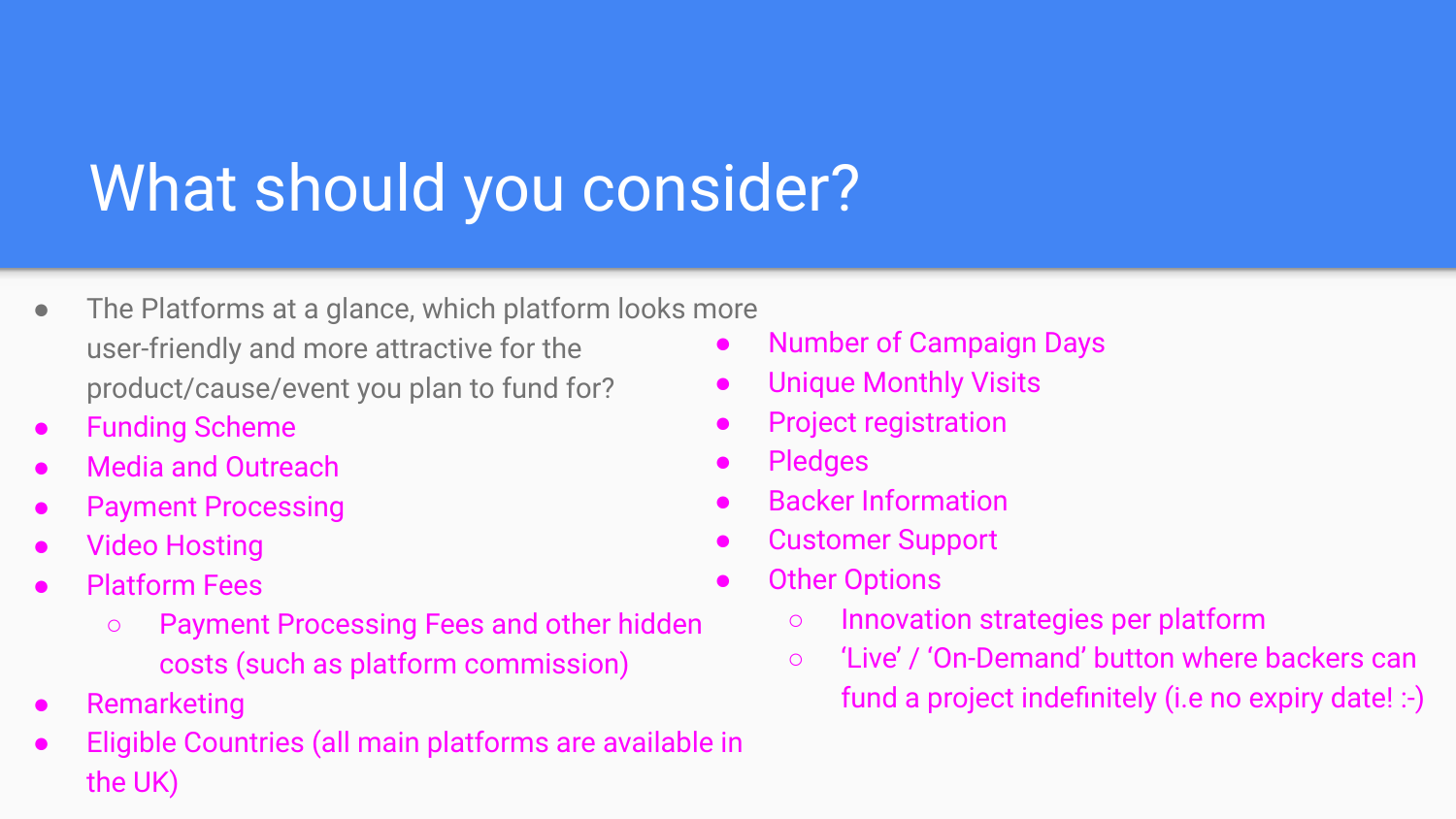## Kickstarter

- Today, crowdfunding is mostly synonymous with Kickstarter.
- Largest crowdfunding platform there is.
- Combined; Kickstarter campaigns have already raised over US\$2.8bln.
- 118,000 successful projects
- 12 million backers in total (approx. as of Feb 2017)
- Of those 12 million backers, one-third support multiple campaigns.
- Boasts 15 campaign categories;
	- Most Popular: **Film and Video, Music and Publishing Categories.**
	- **However, it's the Games, Technology and Design categories that really excite backers.**

#### **Statistically the optimum time for posting a campaign is Wednesday afternoon.**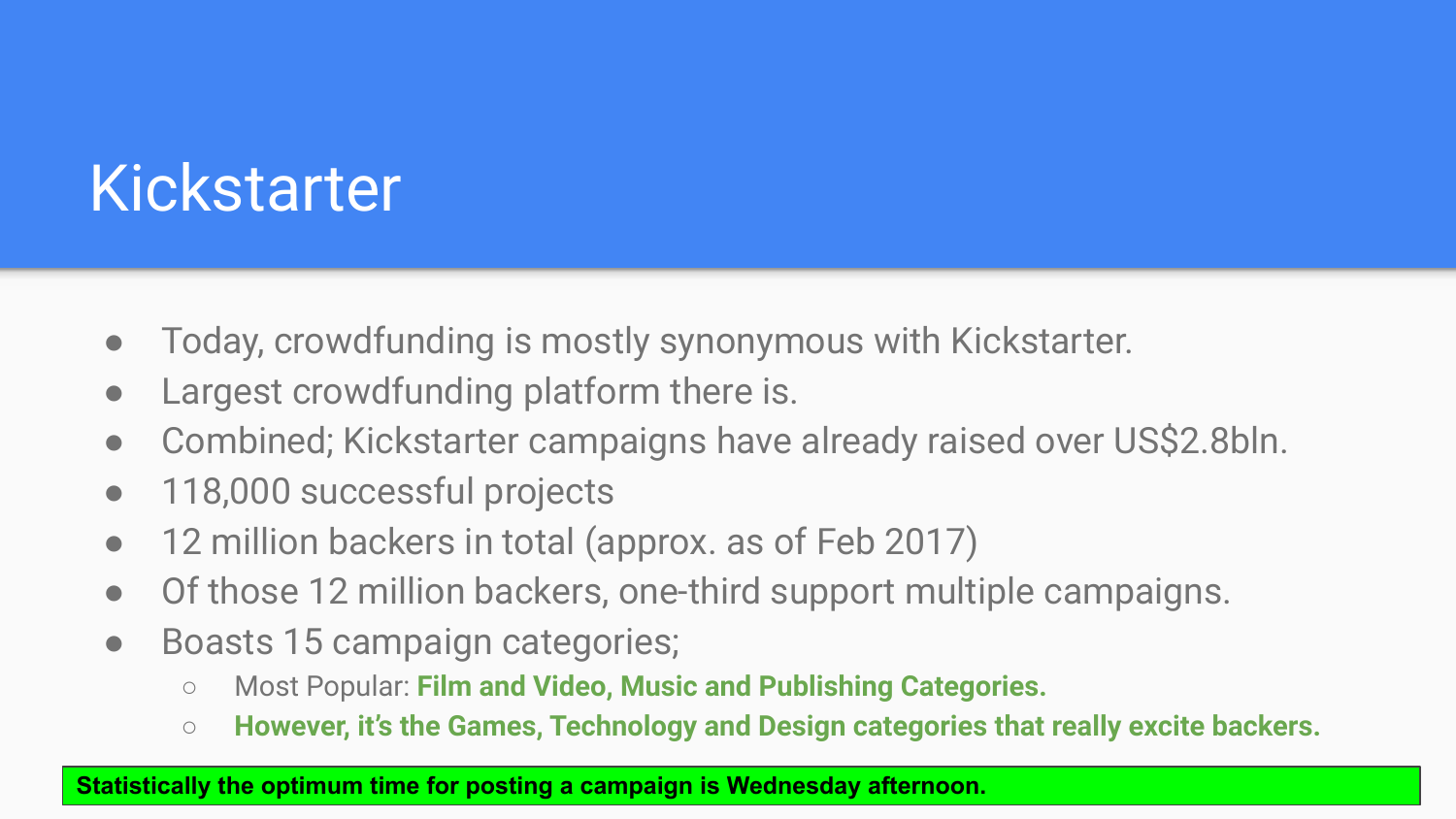## Write a Compelling Campaign Article!

These impressive stats from Kickstarter only account for 35.76% of Kickstarter campaigners. The rest (over 60%) fail to achieve their goals.

Kickstarter has a reputation for launching whacky and innovative ideas, and the platform gets a fair bit of coverage from the media and bloggers.

One well placed article could get you a place in that top 36% so it's essential you write a compelling campaign article to boost your success chances.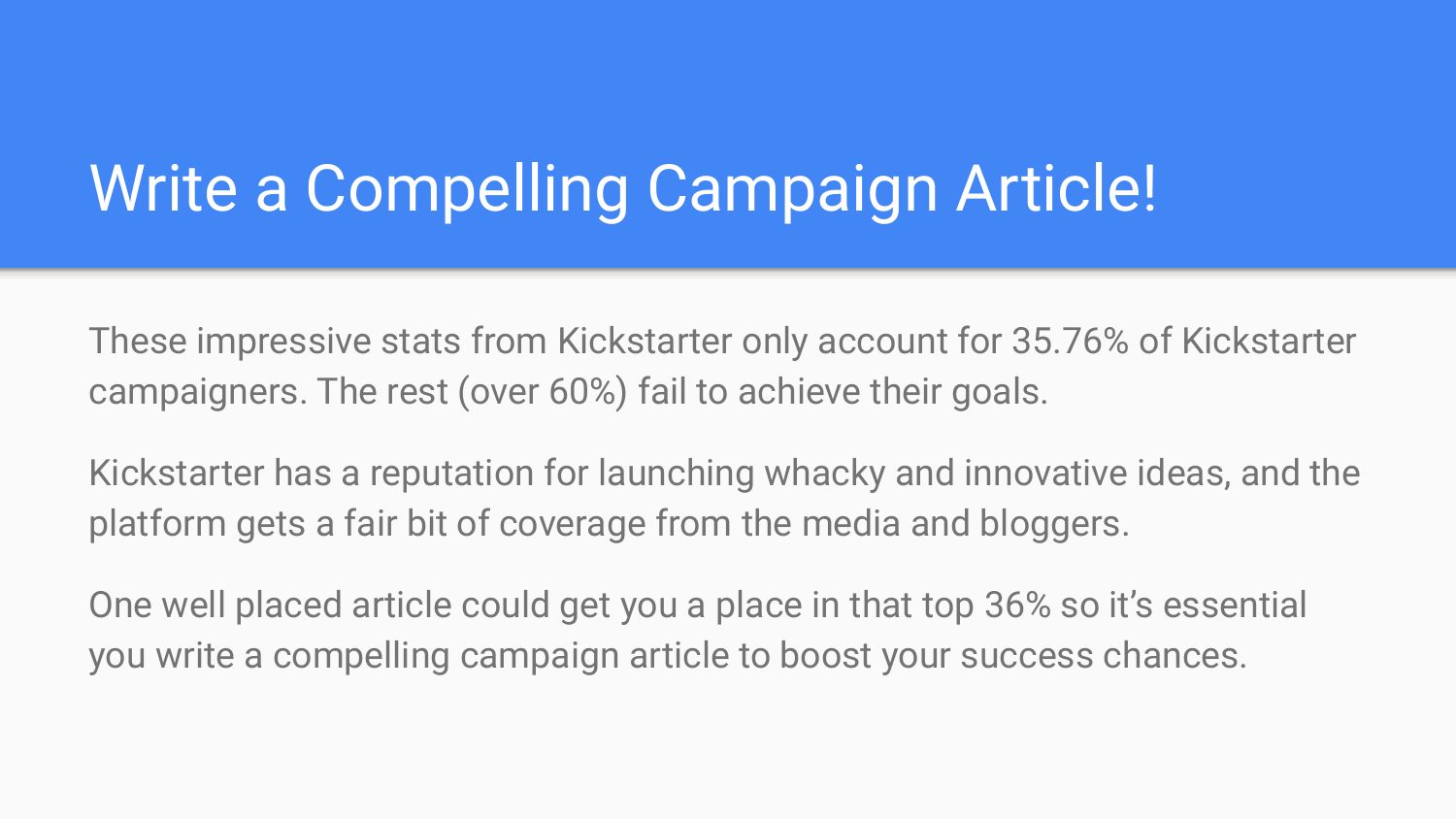## **IndieGoGo**

- Initially focused exclusively on independent films, IndieGoGo started accepting projects from any category a year after its launch.
- Established to provide more opportunities to backers than Kickstarter, IndieGoGo is usually perceived as a **less strict and more flexible platform.**
- **●** Available in over 200 countries and provides more categories (24 vs K's 15)
- Gives backers control over whether they want fixed (all or nothing) or flexible (creator gets whatever amount they collect) models.
- In 2015, they separated personal and cause campaigns into a new platform called Generosity.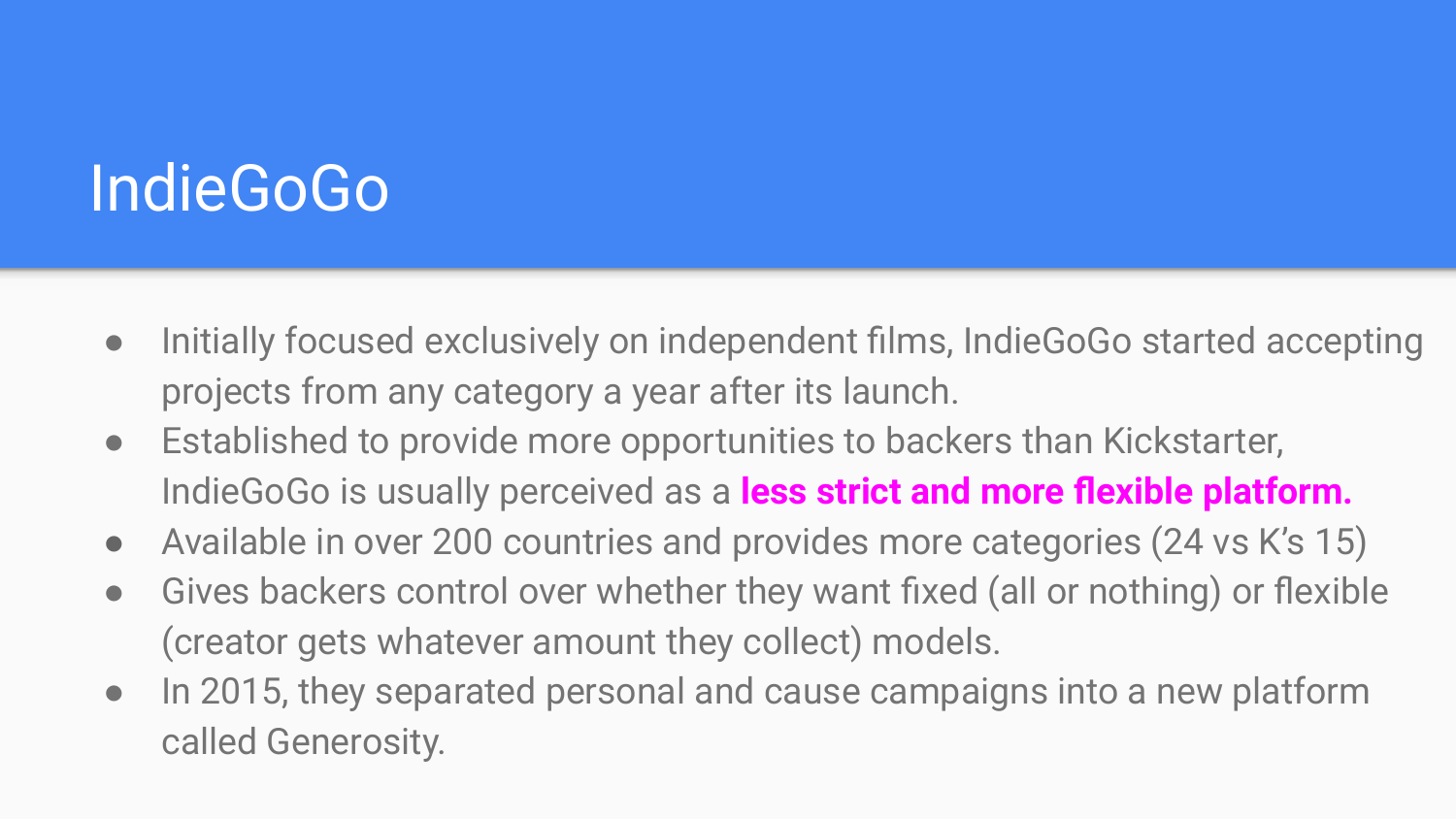## IndieGoGo vs Kickstarter

- Kickstarter reckons around 36% of it's campaigners are successful
- IndieGoGo's success rate between 17-18% (digital approximation)
- IndieGoGo campaigners also say that customer support is second to none (not something Kickstarter campaigners tend to agree with).
- IndieGoGo Pledges are non-refundable, so the creator knows exactly how much they've raised
- Kickstarter campaigns tend to drop 5-7% of backers.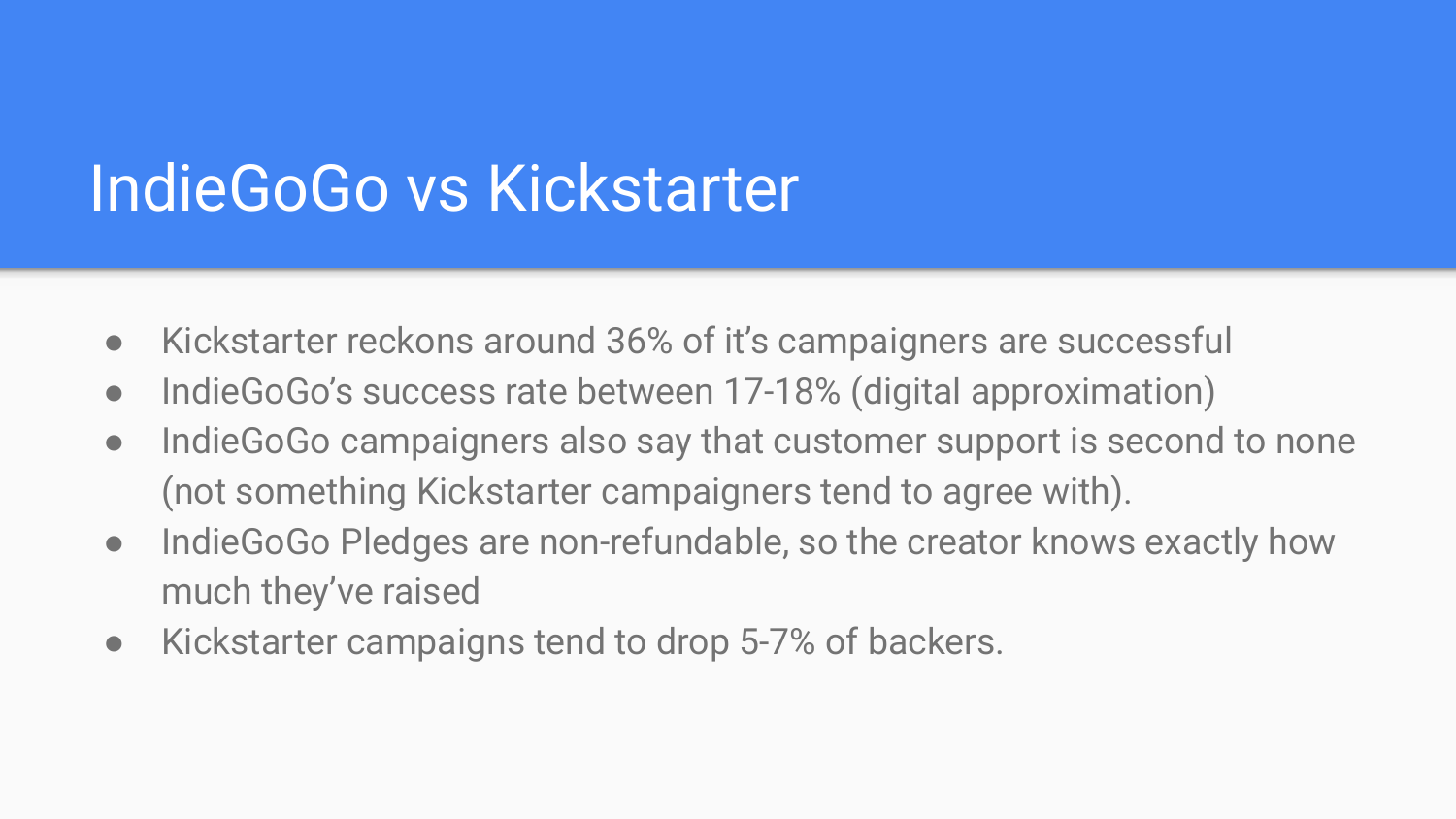|                           |                                  | GO                                                |
|---------------------------|----------------------------------|---------------------------------------------------|
| <b>Funding Scheme</b>     | Fixed (All or Nothing)           | <b>Fixed and Flexible</b><br>(Whatever You Raise) |
| <b>Media and Blogs</b>    | More Credibility and<br>Coverage | Less Coverage                                     |
| <b>Payment Partner</b>    | <b>Stripe</b>                    | Stripe, Paypal                                    |
| <b>Video Hosting</b>      | Own Video Hosting                | Youtube                                           |
| <b>Platform Fees</b>      | 5%                               | 5%                                                |
| Payment Processor<br>Fees | $3% + 0.2c$                      | $3% + 0.3c$                                       |
| <b>Reward Levels</b>      | $50+$                            | 20                                                |
| Re-marketing              | Not Available                    | Available                                         |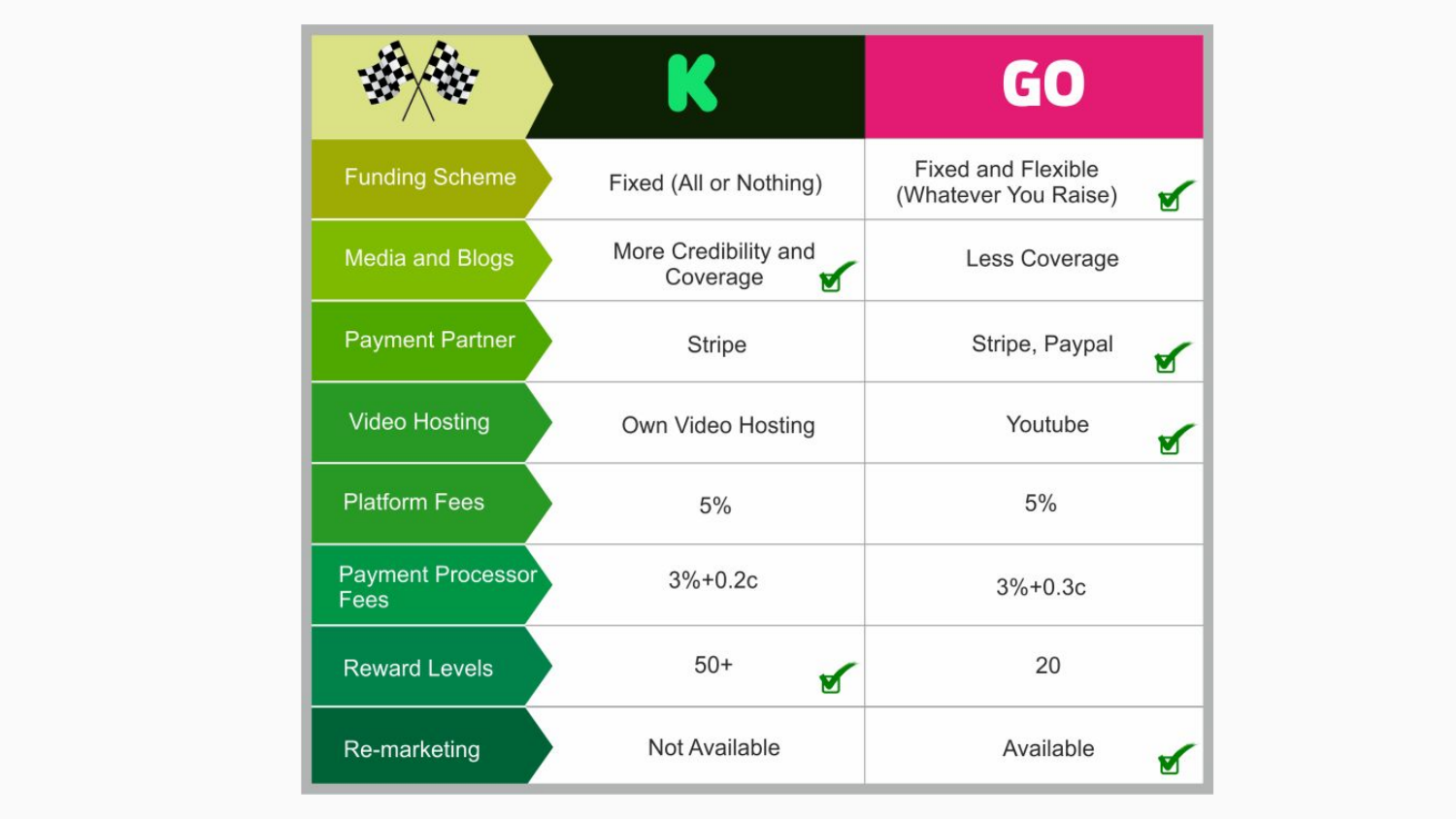## Funding Scheme

#### **Kickstarter**

Kickstarter releases funds only after the campaign reaches its funding goal.

As a backer, much less risky to go with Fixed funding (all or nothing). It comes with a lot less risk, so bear that in mind when making your decision.

Kickstarter only offers Fixed Funding.

#### **IndieGoGo**

Indiegogo provides you with an opportunity to choose between receiving funding as it comes in or waiting to see if you hit your target.

As a campaigner, much less risky to go with flexible funding (i.e. getting funds immediately), but don't forget you have to deliver on your promises, regardless of what you raise.

IndieGoGo offers both Flexible & Fixed Funding.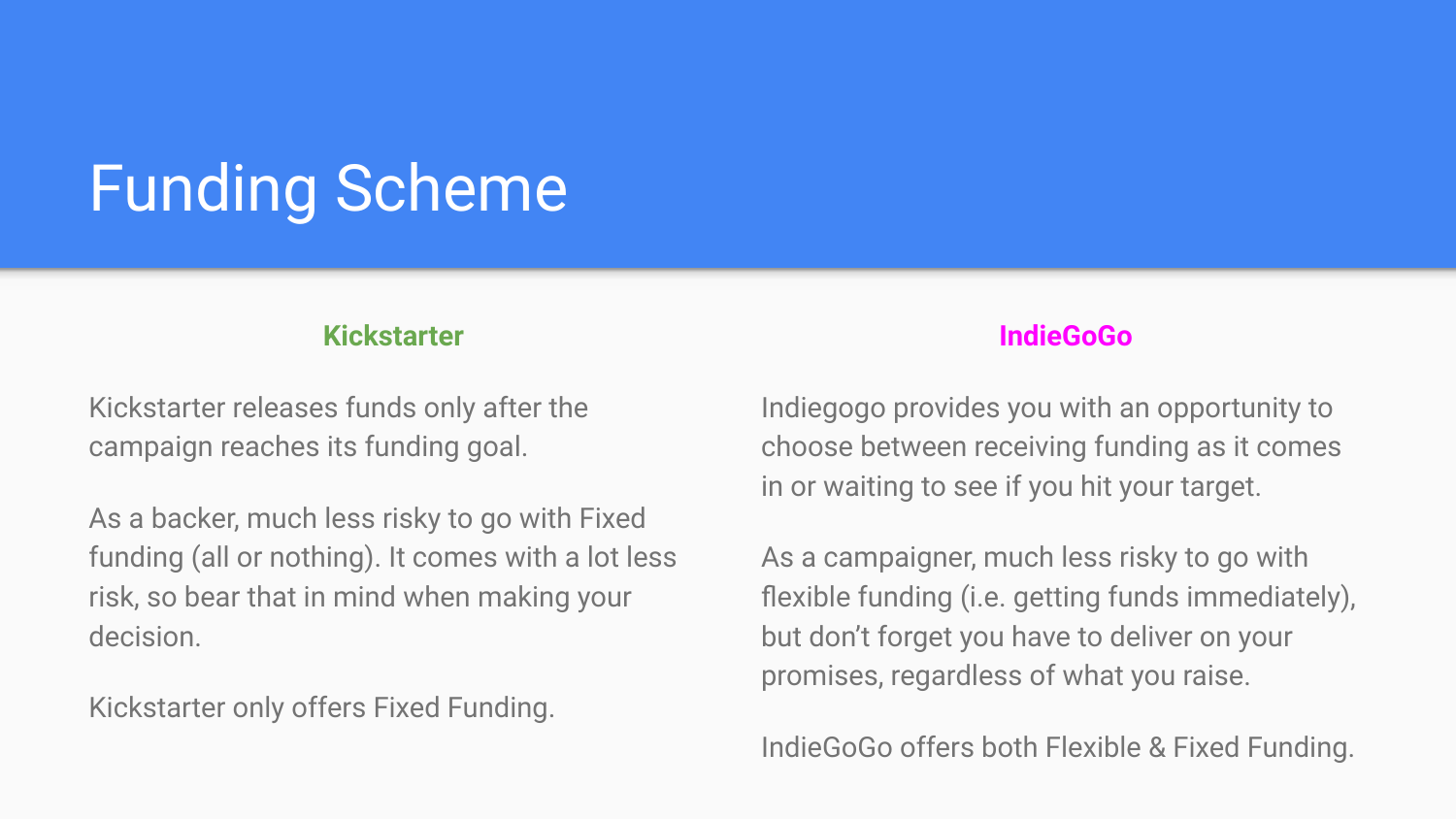## Media and Outreach

- The media loves Kickstarter, coverage is much higher than Indiegogo.
	- The reason for this is Kickstarter's strict quality controlled image.
	- They deliver higher quality products so journalists and bloggers don't have to wade through campaign after campaign of rubbish to find a story.
- This means that, on Kickstarter, your campaign has opportunities to garner a bit of press coverage.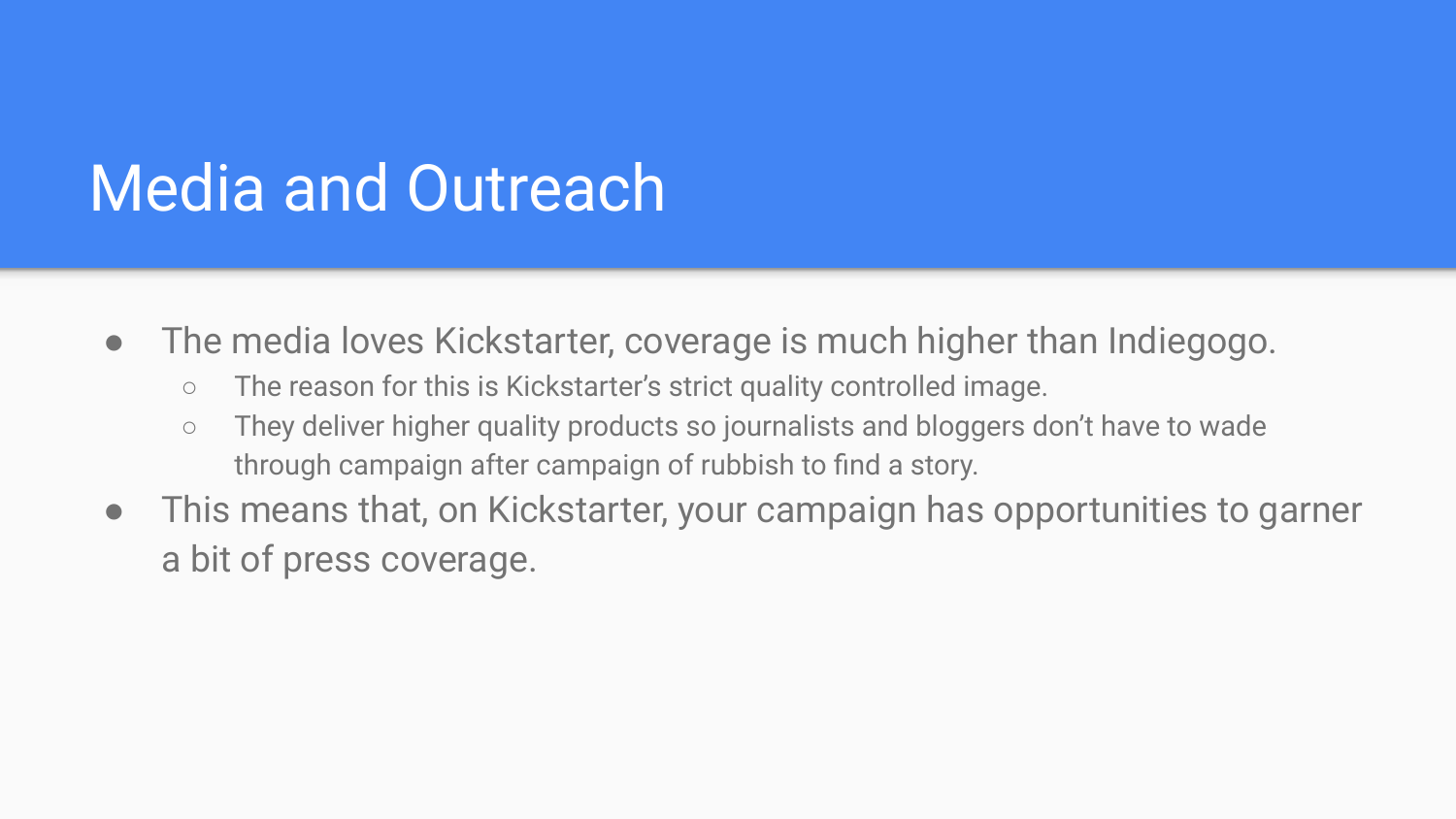## Payment Processing

#### **● IndieGoGo**

- Credit/Debit Card
- Apple Pay
- PayPal

#### **● Kickstarter**

○ Credit/Debit Card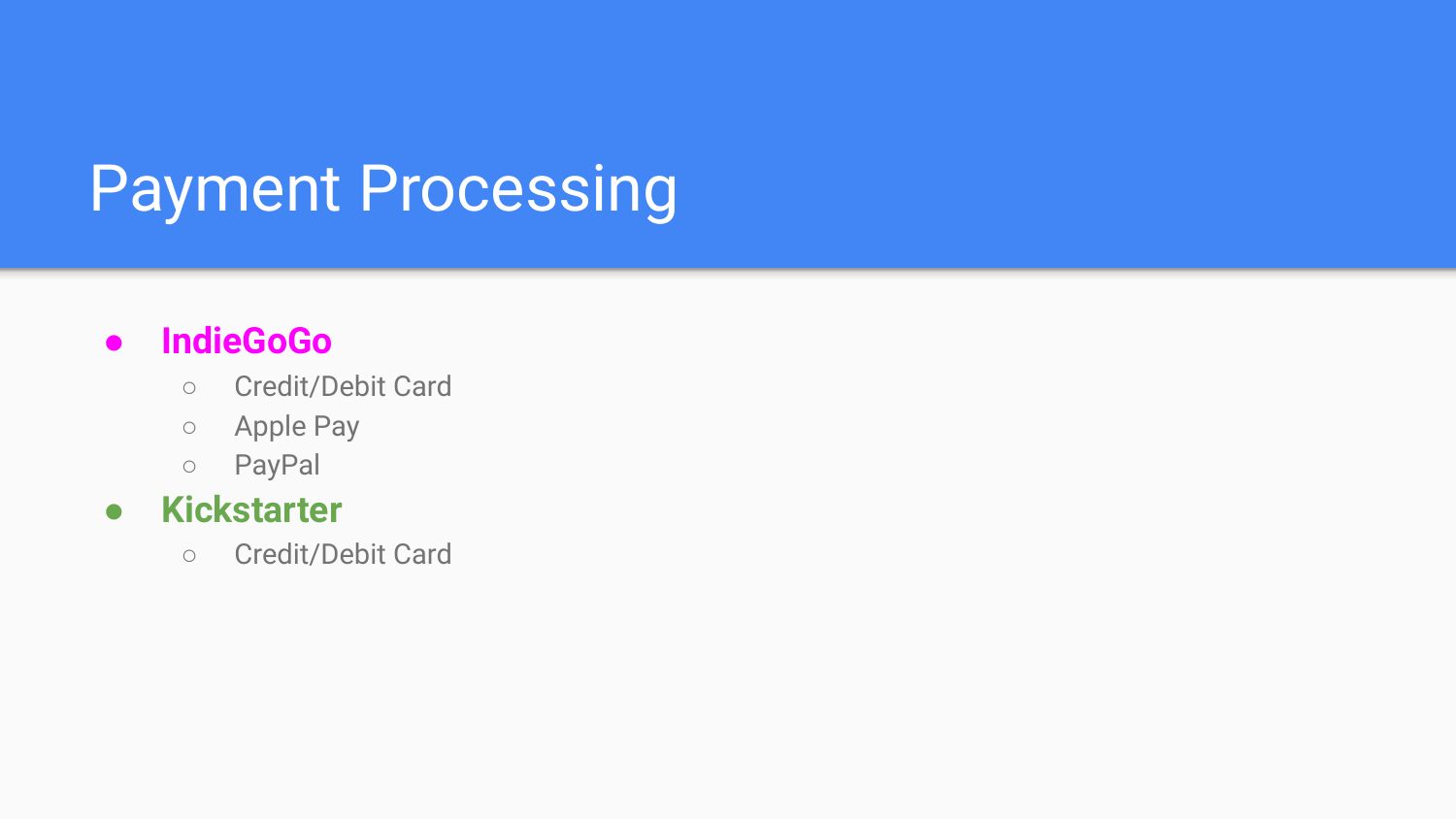## Video Hosting

- Kickstarter uses its own video hosting service, IndieGoGo uses YouTube and Vimeo.
- Differing pros & cons to having own video hosting service
- YouTube is the second biggest search engine currently and provides great marketing opportunities to attract new users.
	- More views, Higher rankings while campaign running on IndieGoGo.
	- Also beneficial if you have an audience who will share & comment on your video.
	- Comments & Likes are shown, including all user-to-video interactions shown on your Indiegogo Crowdfunding page.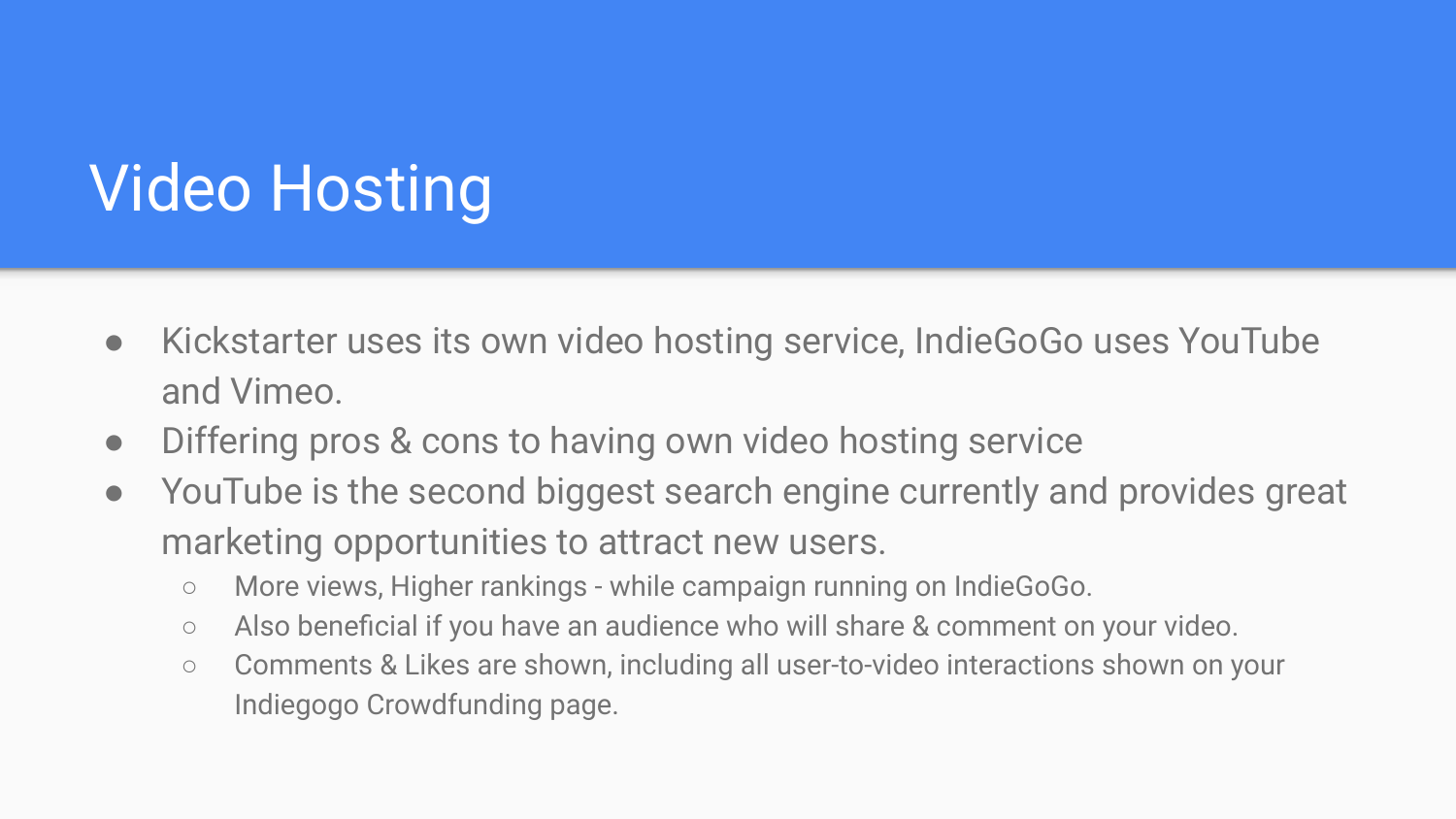## Platform Fees

Both major platforms have the same flat rate of commission

5%

(for personal fundraising projects, Indiegogo has no fees).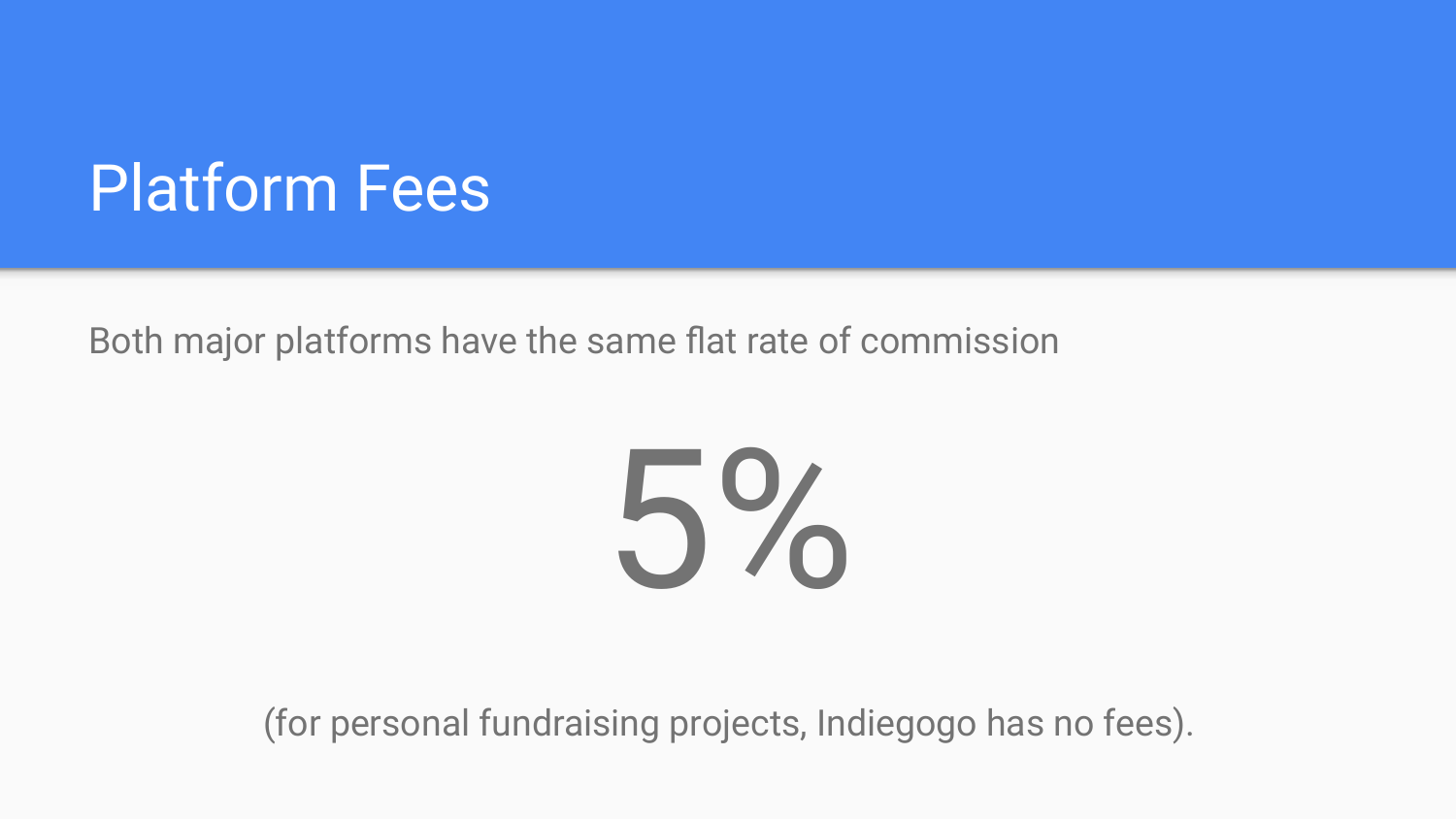## Payment Processing Fees

Both major platforms have the same flat rate of commission for payment processing.

# 3-5%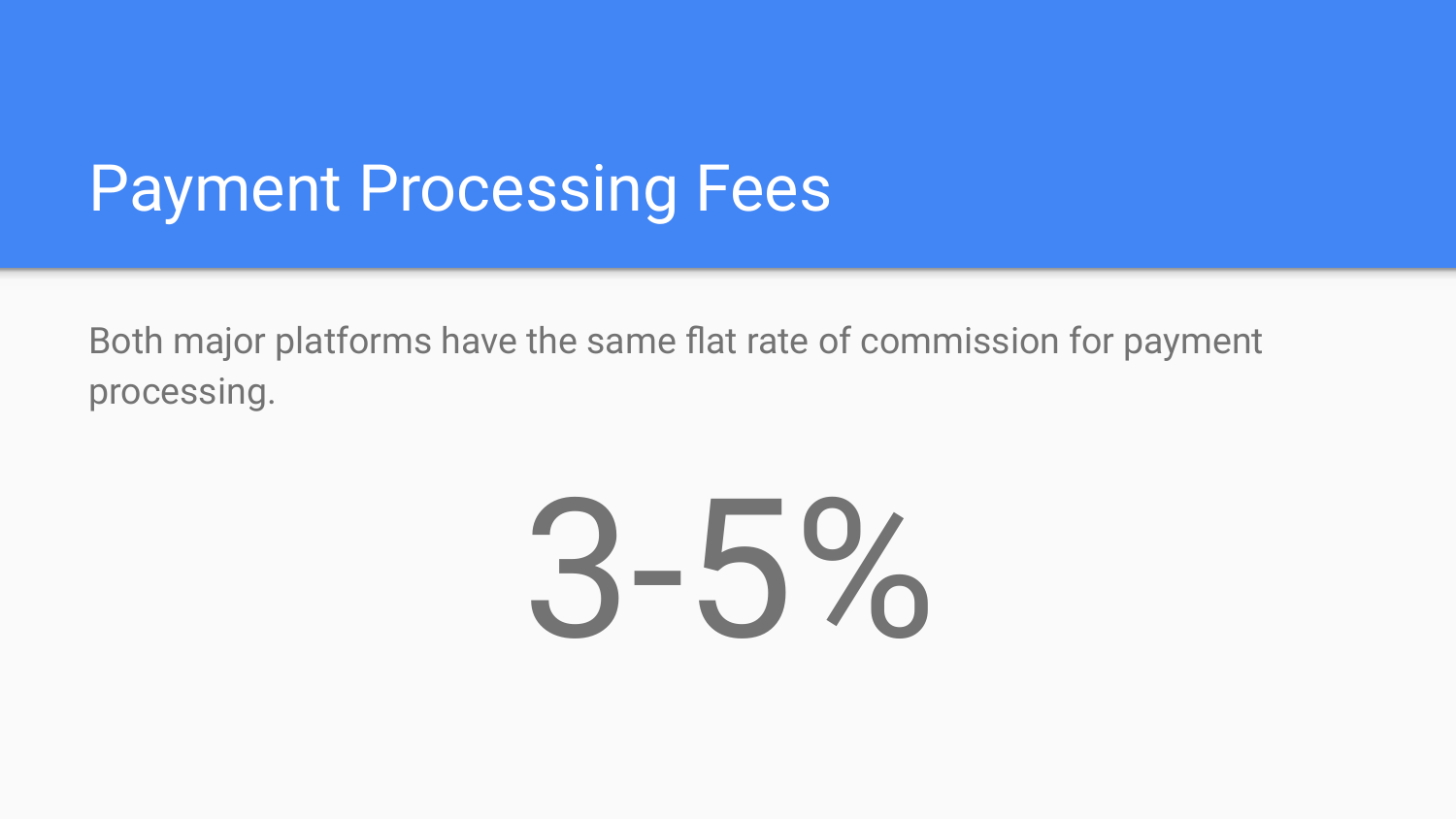## Reward Levels

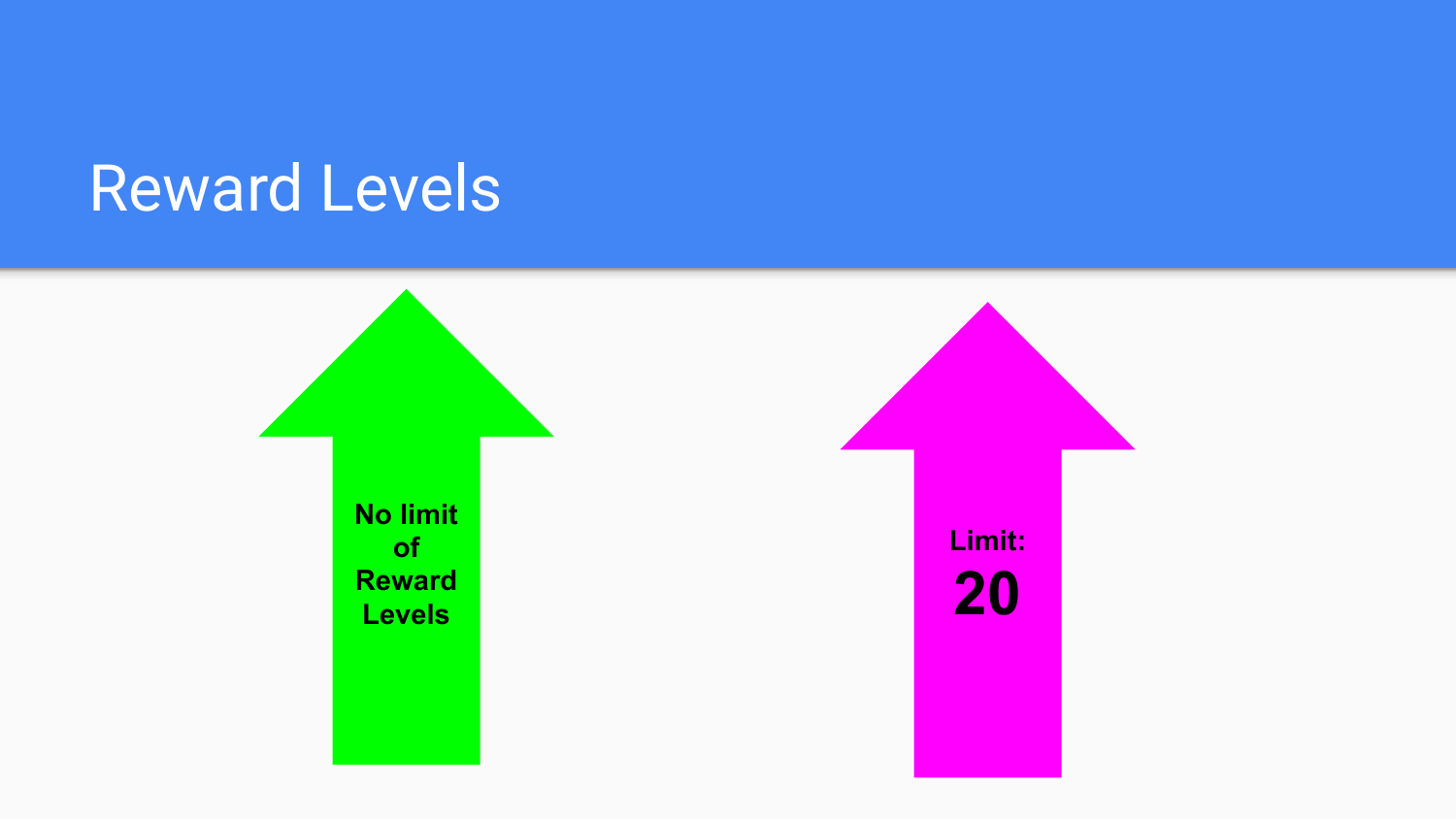## Remarketing

- Also known as Retargeting
- A powerful tool to target your ads (e.g. Facebook ads) to visitors who have already visited your website. It works by inserting a pixel code into your webpage, where it detects all the visitors and creates an audience from people, who visited the specified webpage.
- Indiegogo allows campaigners to insert the pixel code and create a Remarketing audience, while Kickstarter doesn't. However, there is a service called Easy Retarget, which helps you benefit from Remarketing for your Kickstarter campaigns as well.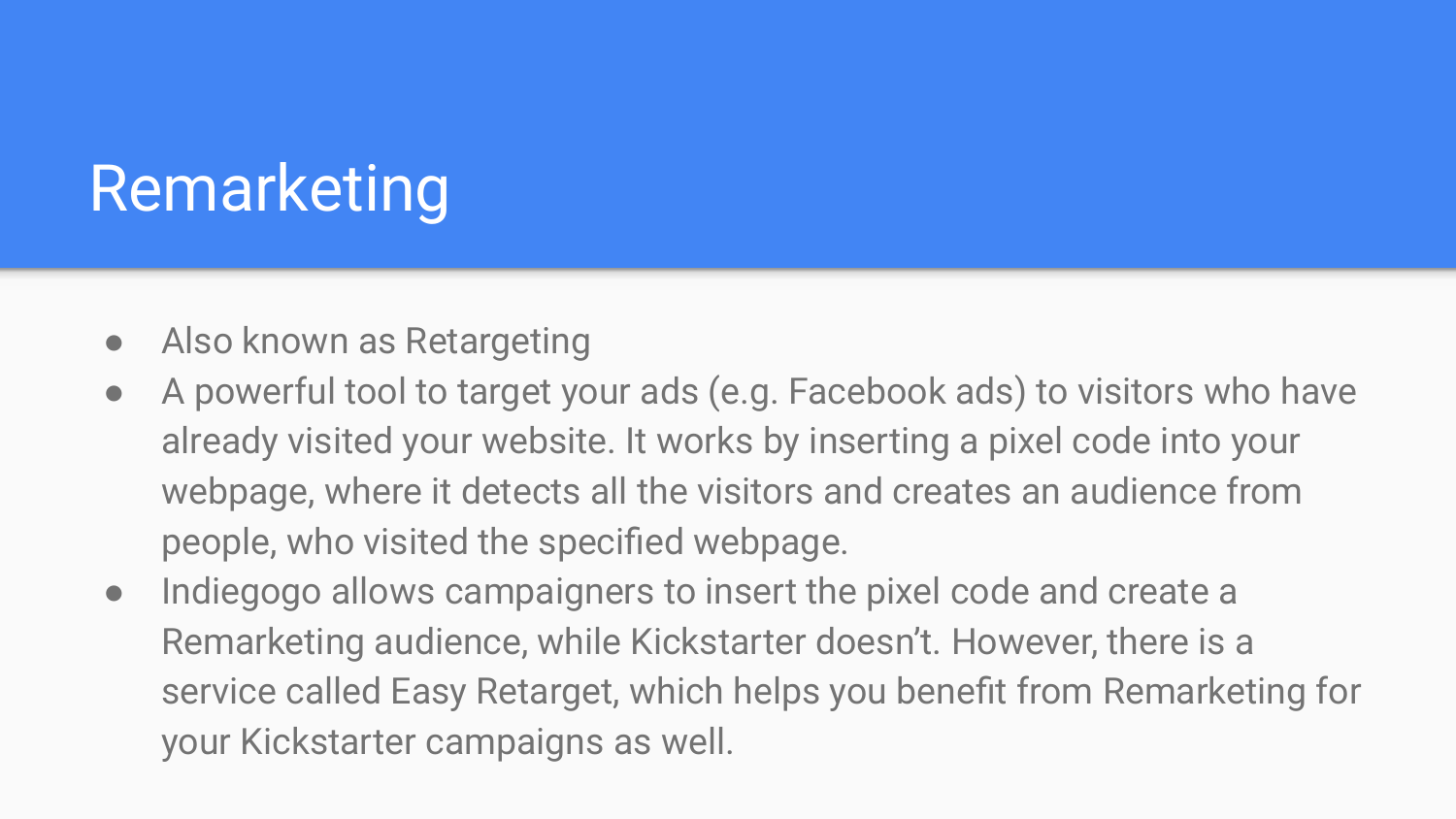|                           |                                                                                               | GO             |
|---------------------------|-----------------------------------------------------------------------------------------------|----------------|
| <b>Countries</b>          | US, UK, Can, Aus, NeZ, Neth,<br>Den, Ire, Nor, Swe, Ger, Fra,<br>Spa, Ita, Ast, Bel, Swi, Lux | 224 Countries  |
| Max # of Days             | Up to 60                                                                                      | Up to 60       |
| <b>Unique Mon. Visits</b> | 27 mln.                                                                                       | 12 mln.        |
| Registration              | <b>Staff Review</b>                                                                           | Automatic      |
| <b>Pledge Charge</b>      | End of the Campaign                                                                           | Instant<br>∀   |
| <b>Max Reward</b>         | 10k                                                                                           | No Limits<br>⊌ |
| <b>Backer Information</b> | Only after Survey                                                                             | Instant        |
| <b>Customer Support</b>   | Less Caring                                                                                   | More Caring    |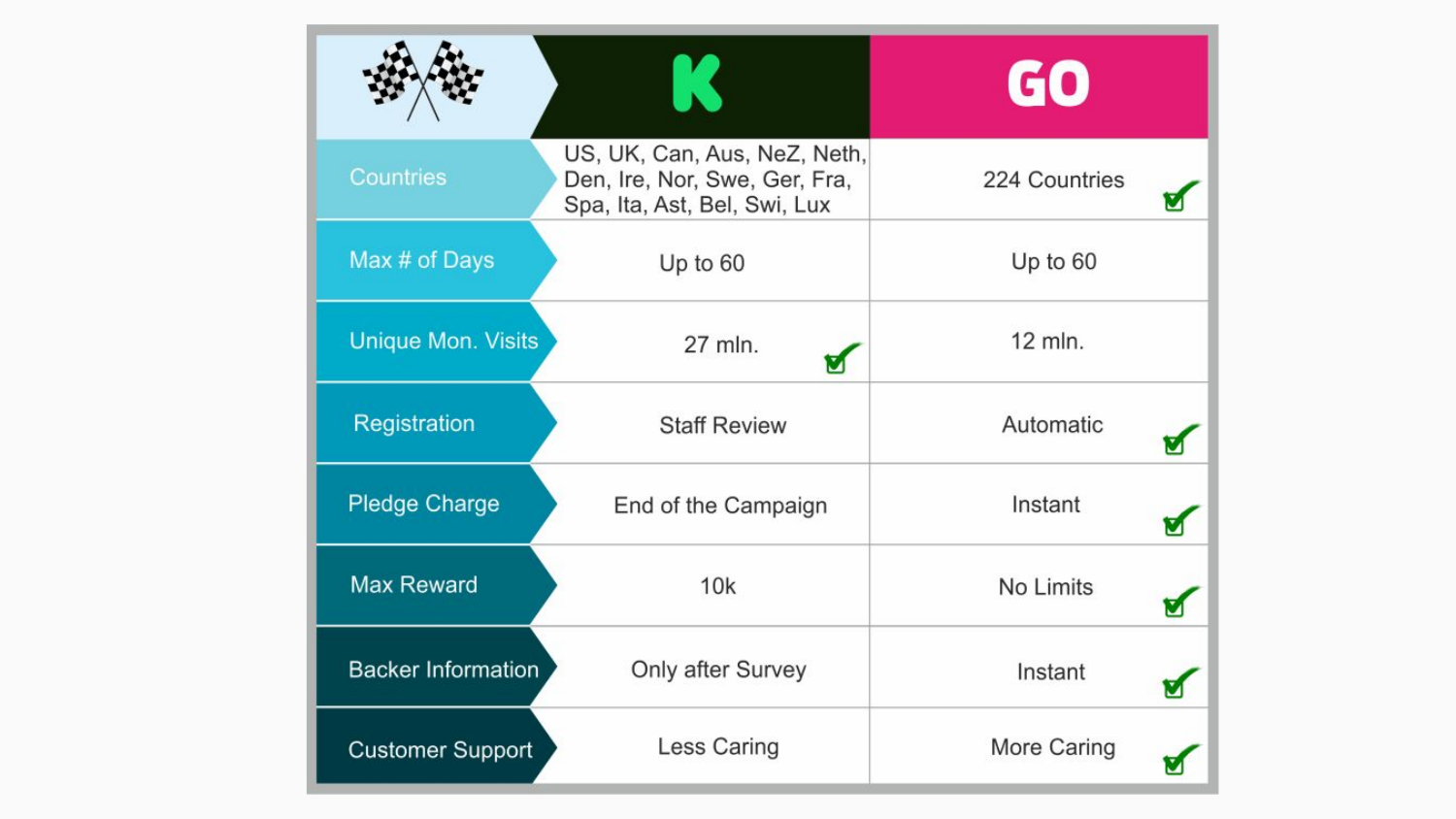## Unique Monthly Visits

- Unique Monthly Visits show how much traffic these sites get, and it's an important factor to consider - without visitors, there are no backers.
- Calculated from official figures and estimates, IndieGoGo suggests that they get an average of **12 million** unique visitors a month. By contract, Kickstarter attracts between **27 - 28 million** (around 2.3 times as much).
- Note: Traffic isn't necessarily the best way to go. Each platform has it's own categorical strengths. For example, IndieGoGo has a thriving technology community while Kickstarter's gaming community is formidable.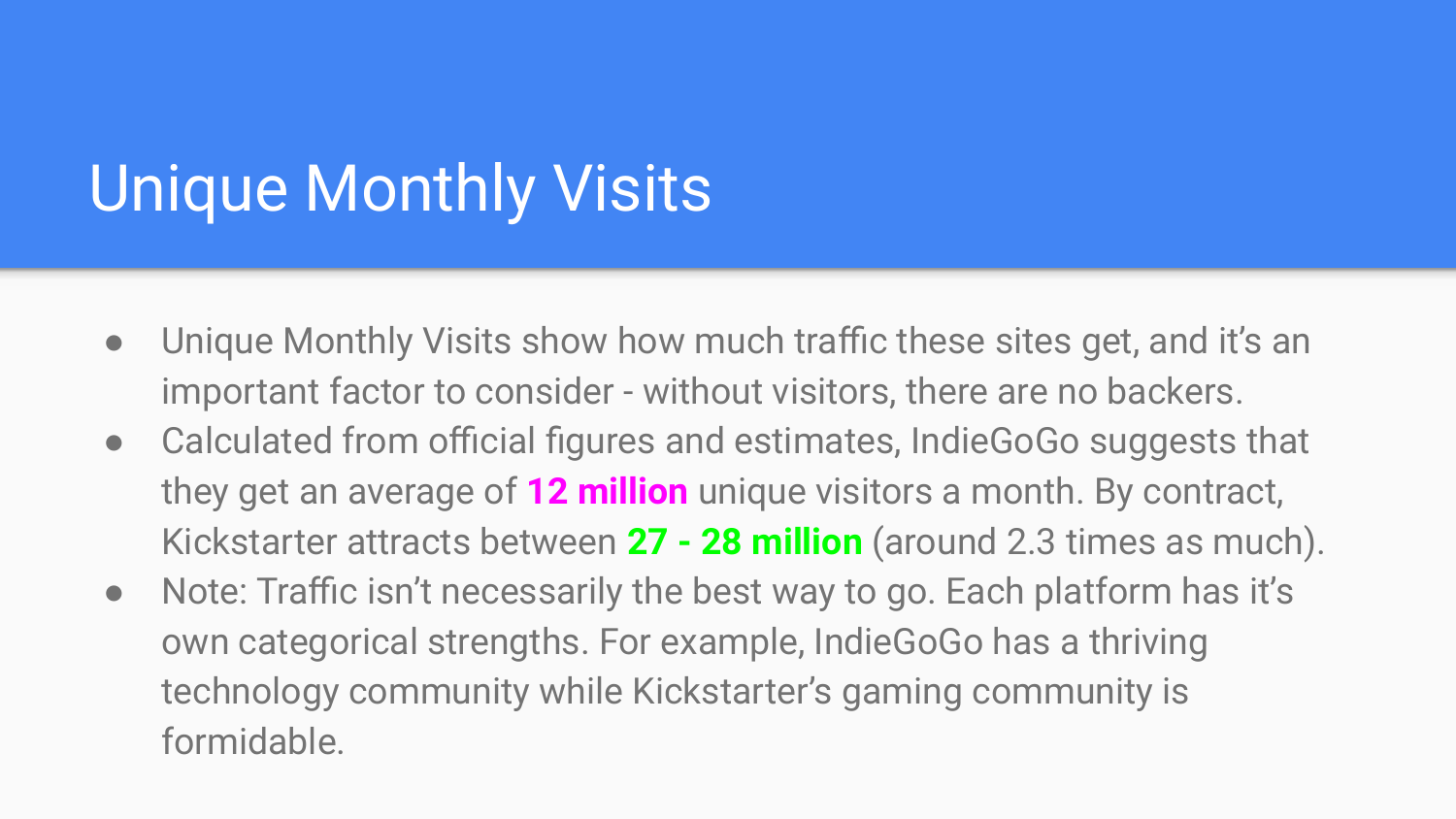## Project Registration

Kickstarter has stricter rules, and staff who will manually review whether you comply with these or not. So there are three main rules you need to stick to:

- 1. No personal projects (you should have something to share).
- 2. No charity. (use IndieGoGo Generosity if for that or GoFundMe/JustGiving)
- 3. If you have a tangible product, you should have a working prototype.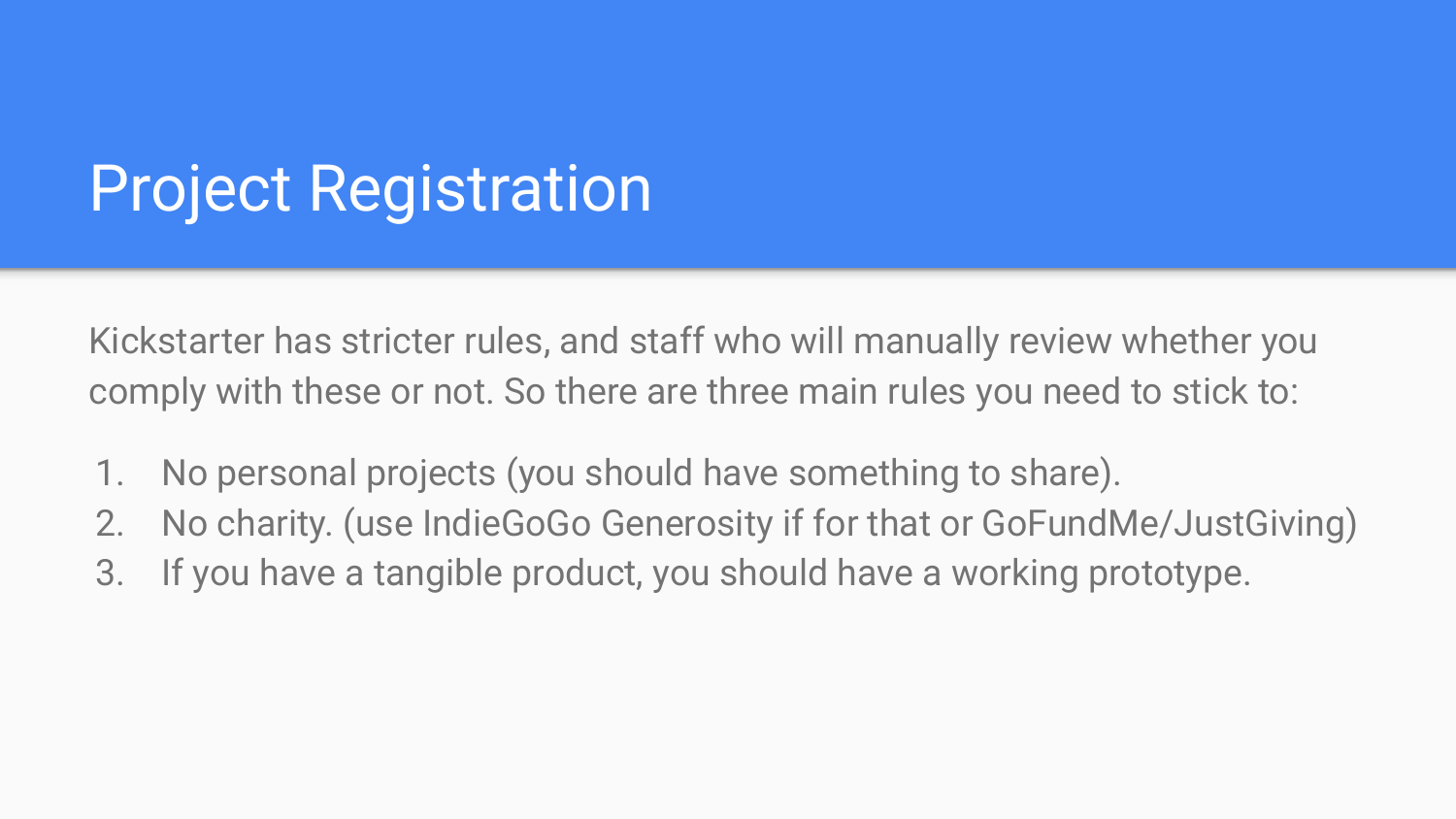## **Pledges**

Kickstarter charges all backers at the end of the campaign if the goal is reached, so backers show a pledging intent rather than a pledge and are only charged when the campaign reaches its goal.

This means they can change their mind anytime right up until the end of the campaign and cancel the pledge.

This translates to an average 5-10% drop in backers for most campaigns.

By comparison, IndieGoGo charges the backers instantly.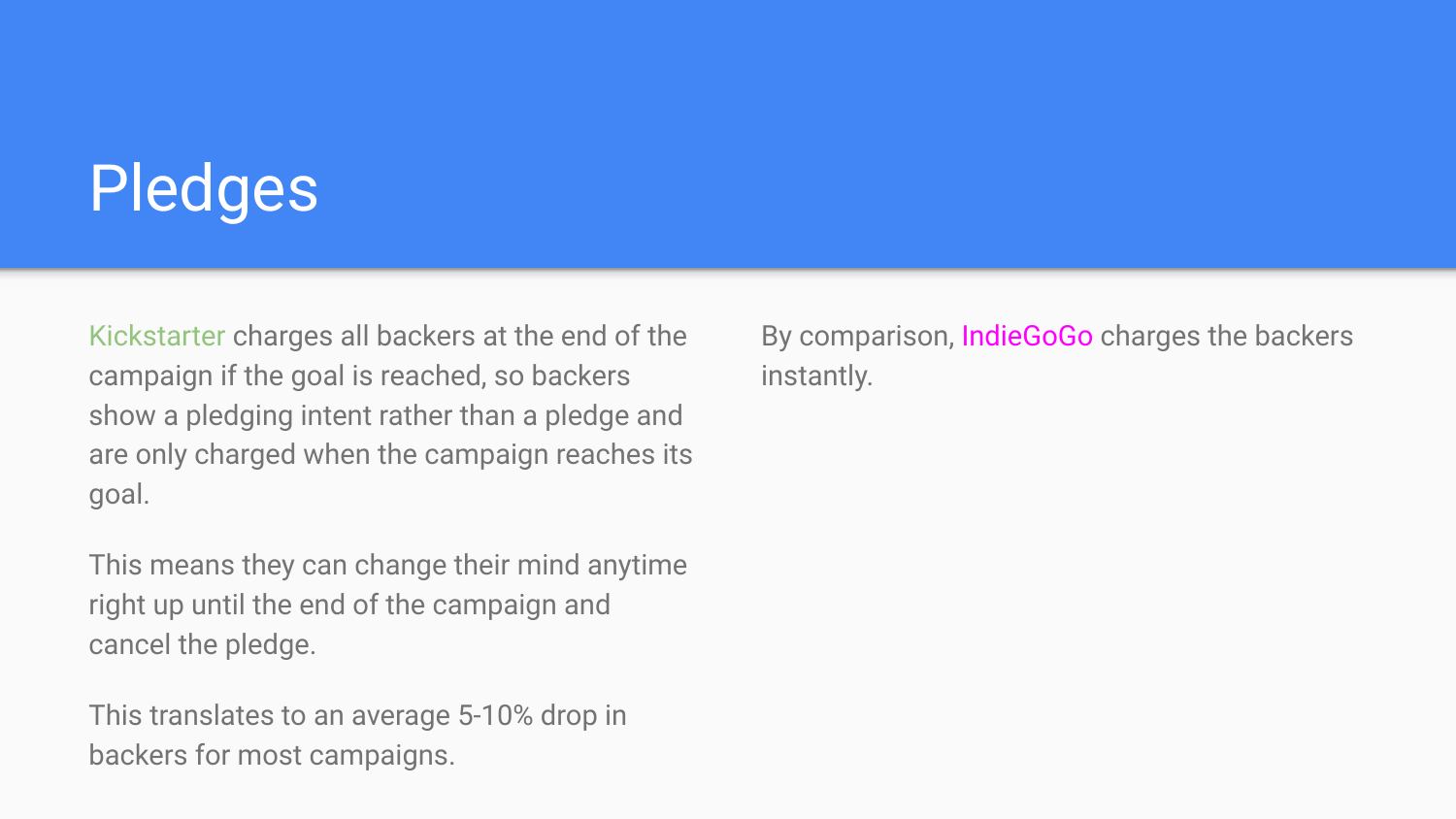## Backer Information

Kickstarter waits until you reach your goal.

You'll have to conduct a survey and ask your backers to provide you with their contact information if you want any feedback before the campaign closes.

IndieGoGo provides contact information for backers the moment they hit the pay button.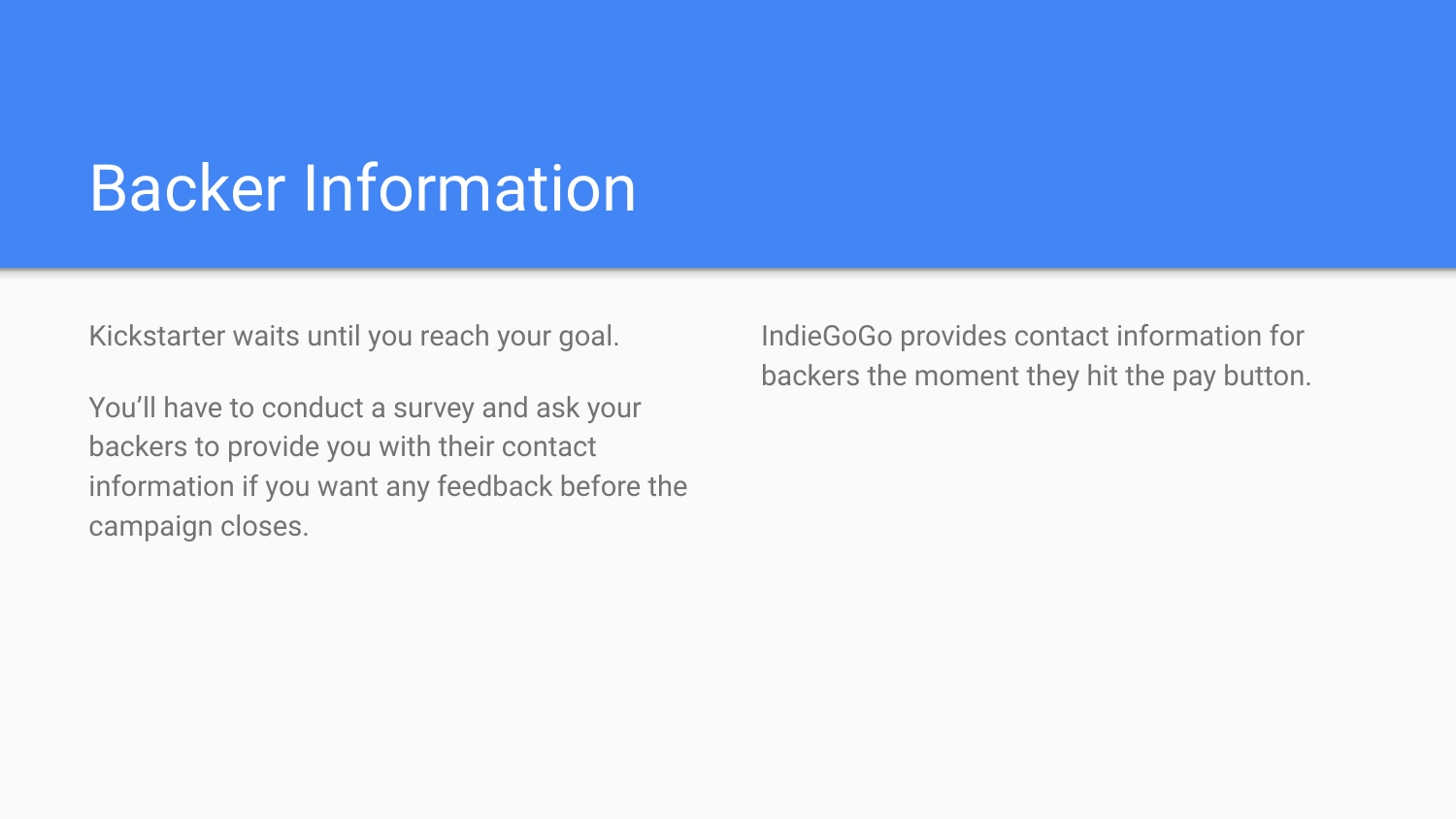### Customer Support

Kickstarter is known for it's poor support system. If anything goes wrong, both backers and creators are on their own.

IndieGoGo has a reputation for being far more personable and lovely.

Responsive customer support staff available to help you out.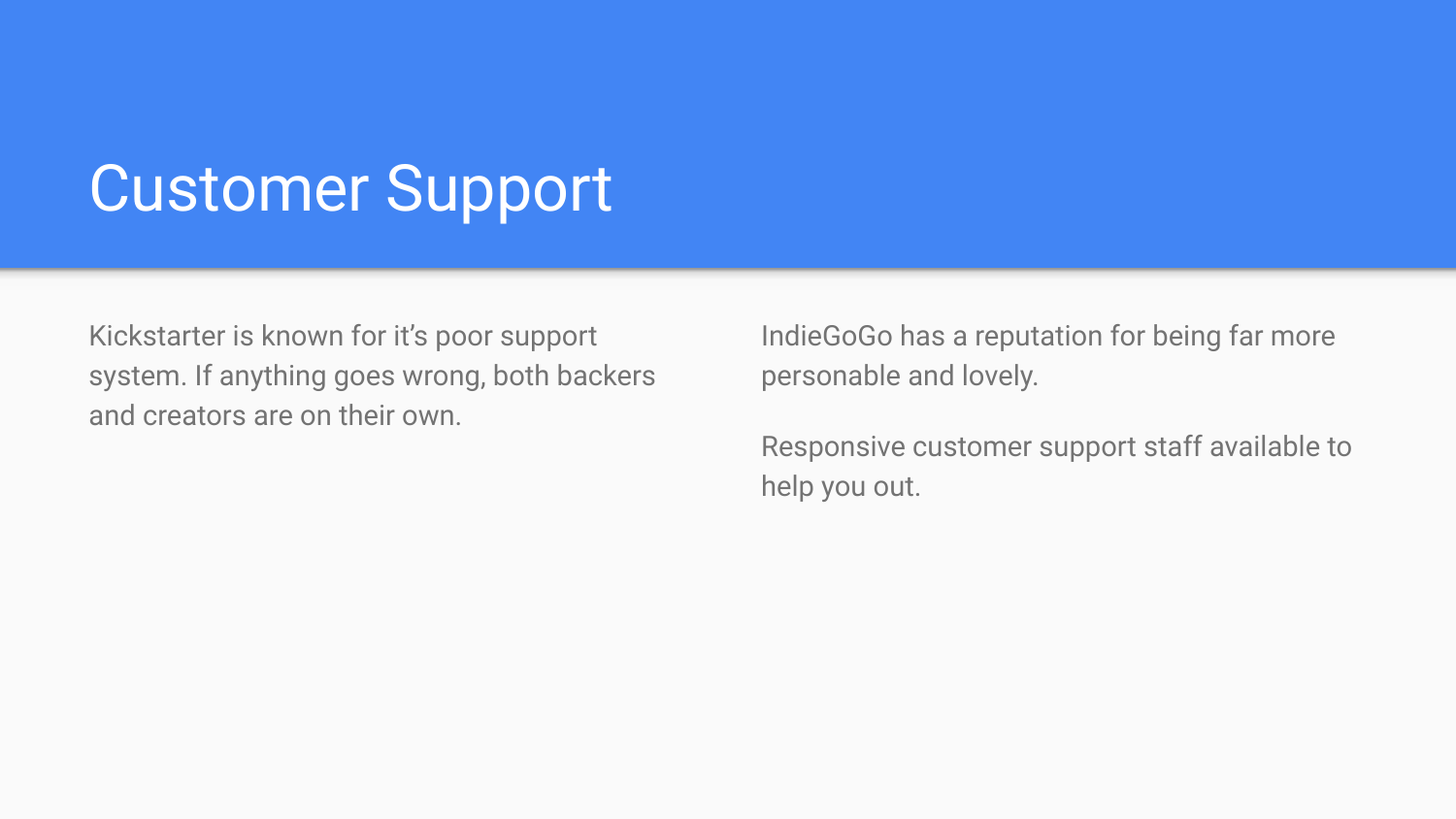## **Other Options**

- IndieGoGo's, *In-Demand* option allows campaigns to continue collecting funding after their campaign ends (providing you've achieved your goal).
- It's a move that sees IndieGoGo transformed into a marketplace, where you can have your page and enjoy getting funds for your perks.
- You can also place a project on IndieGoGo's In-Demand after a successful Kickstarter campaign.
- **Secret Perk** feature
	- You can create tailored perks for specific groups of people, which will not be visible to others.
	- Works great if you want to incentivise your subscribers and provide them with additional limited benefits.
- Kickstarter has other features like Projects We Love. Here, staff members manually pick the projects they like, giving more credibility to the project and a boost in views.
- One of the staff picked projects then becomes the Project of the Day and gets featured on the front page, so that's yet more traffic.
- In 2016, Kickstarter introduced a feature called Kickstarter Live where creators can engage with their backers in a real-time video streaming.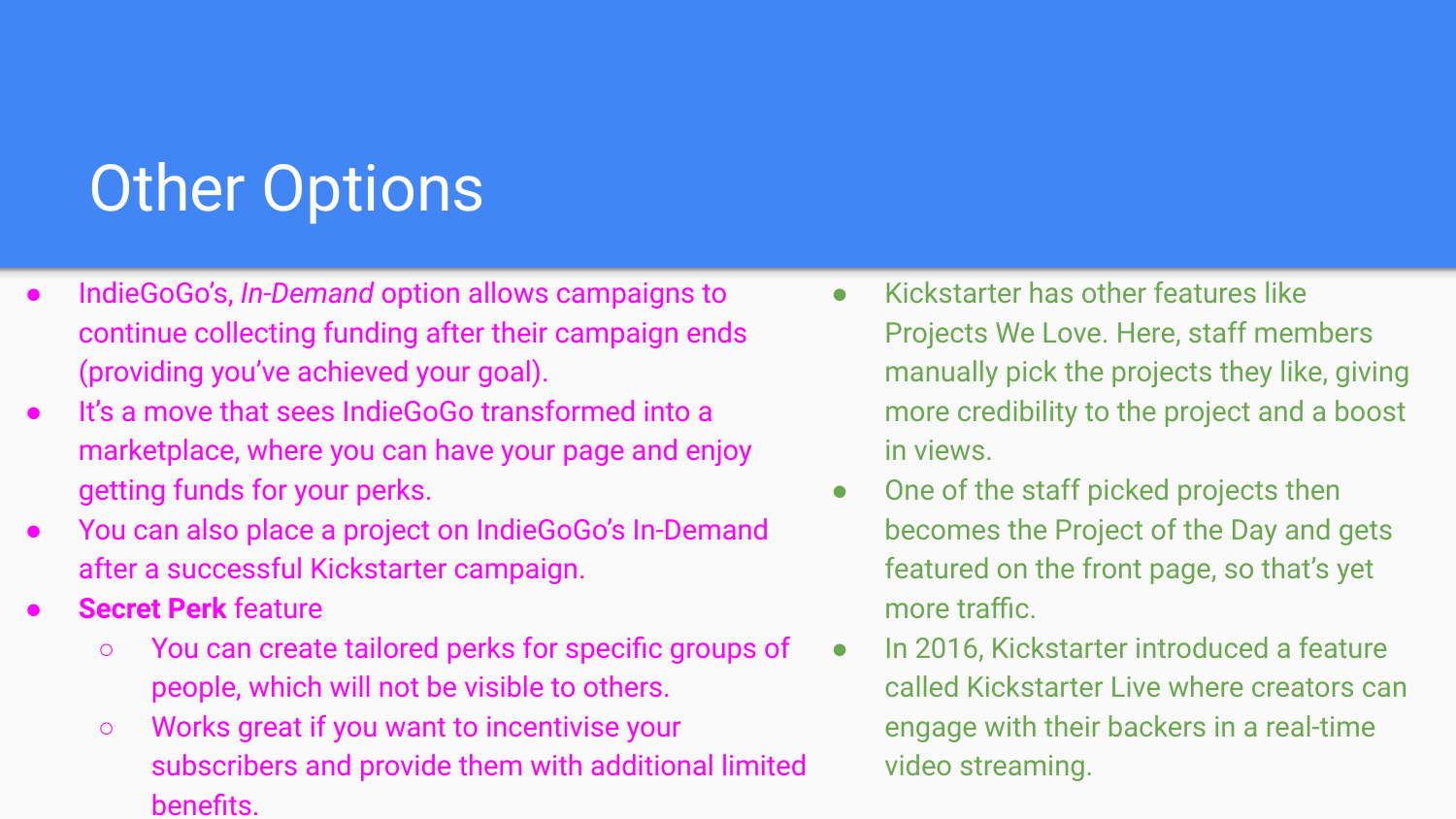|                                      |                                                   | GO                                              |
|--------------------------------------|---------------------------------------------------|-------------------------------------------------|
| <b>Project Eligibility</b>           | <b>Working Prototype</b>                          | No Working Prototype                            |
| <b>Messaging System</b>              | Own System<br>М                                   | Have to Reply to emails                         |
| <b>After Campaign</b><br><b>Ends</b> | Spotlight Page (Refferal Link)                    | In Demand (Continues<br>Receiving Funding)<br>M |
| <b>Other Features</b>                | Pledges can be Increased<br>without being Charged |                                                 |
| <b>Other Features</b>                | Projects We Love                                  |                                                 |
| <b>Other Features</b>                | <b>Kickstarter Live</b>                           |                                                 |
| <b>Other Features</b>                |                                                   | <b>Secret Perk</b>                              |
| <b>Other Features</b>                |                                                   | Referral Program                                |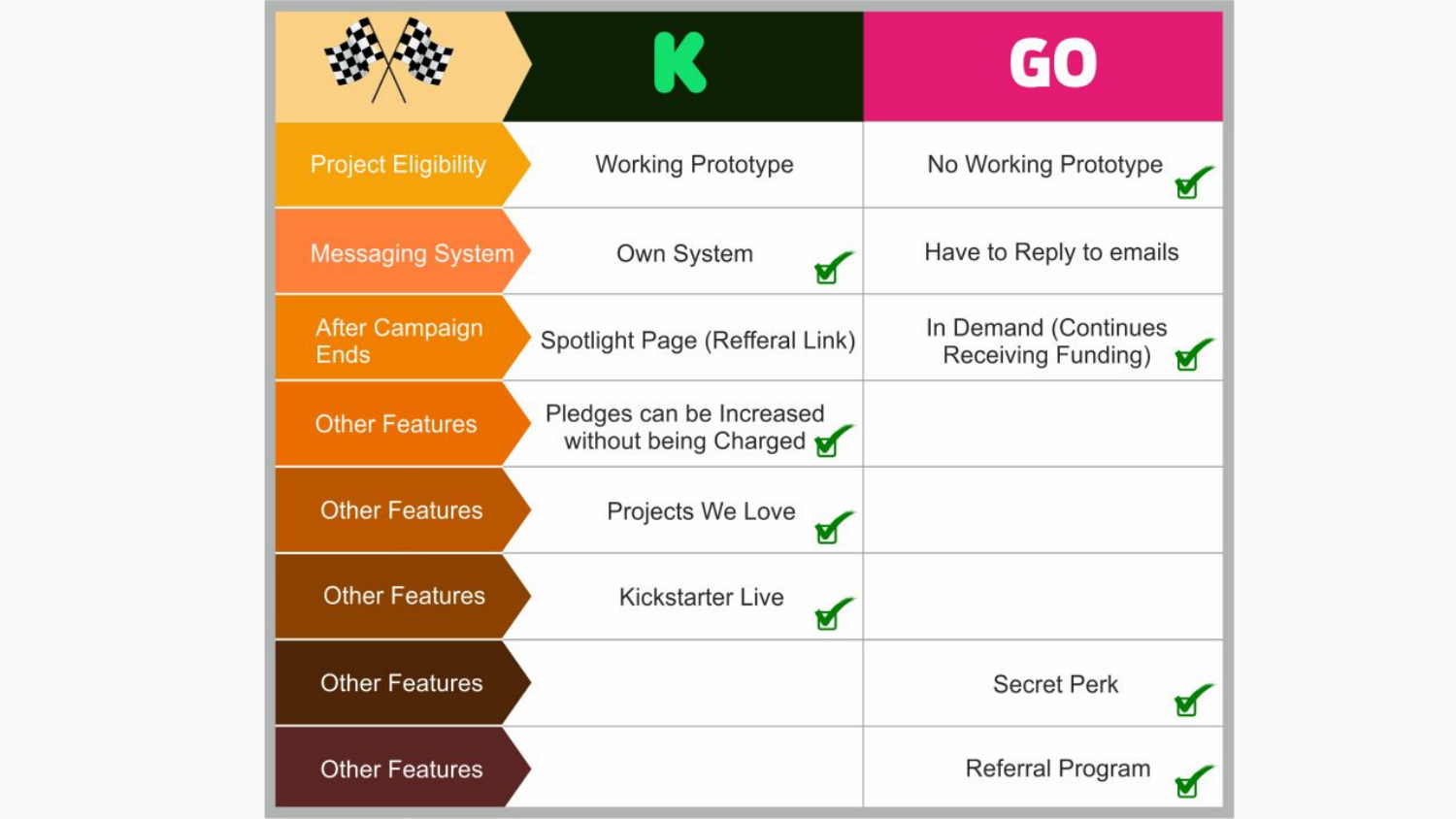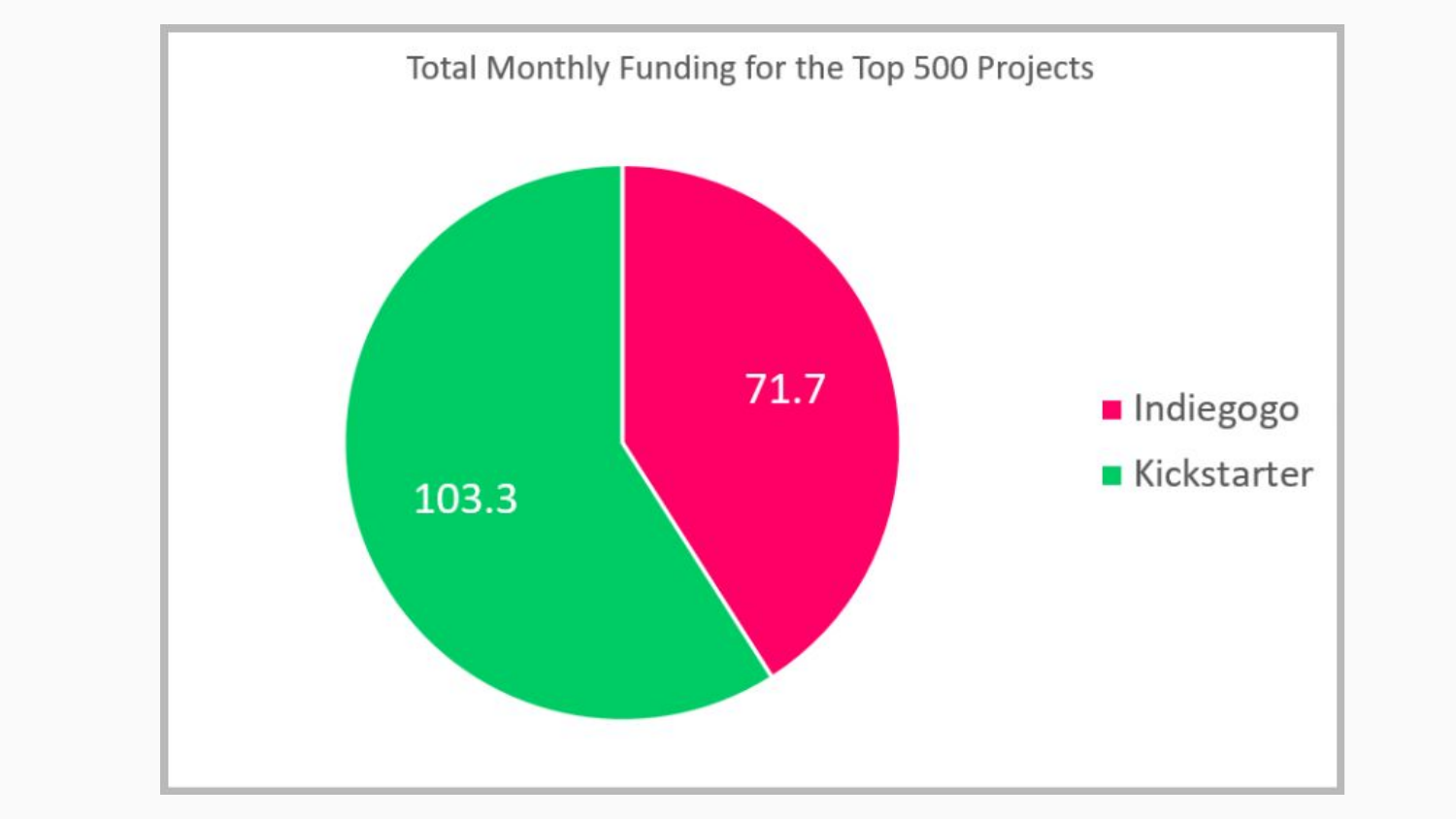